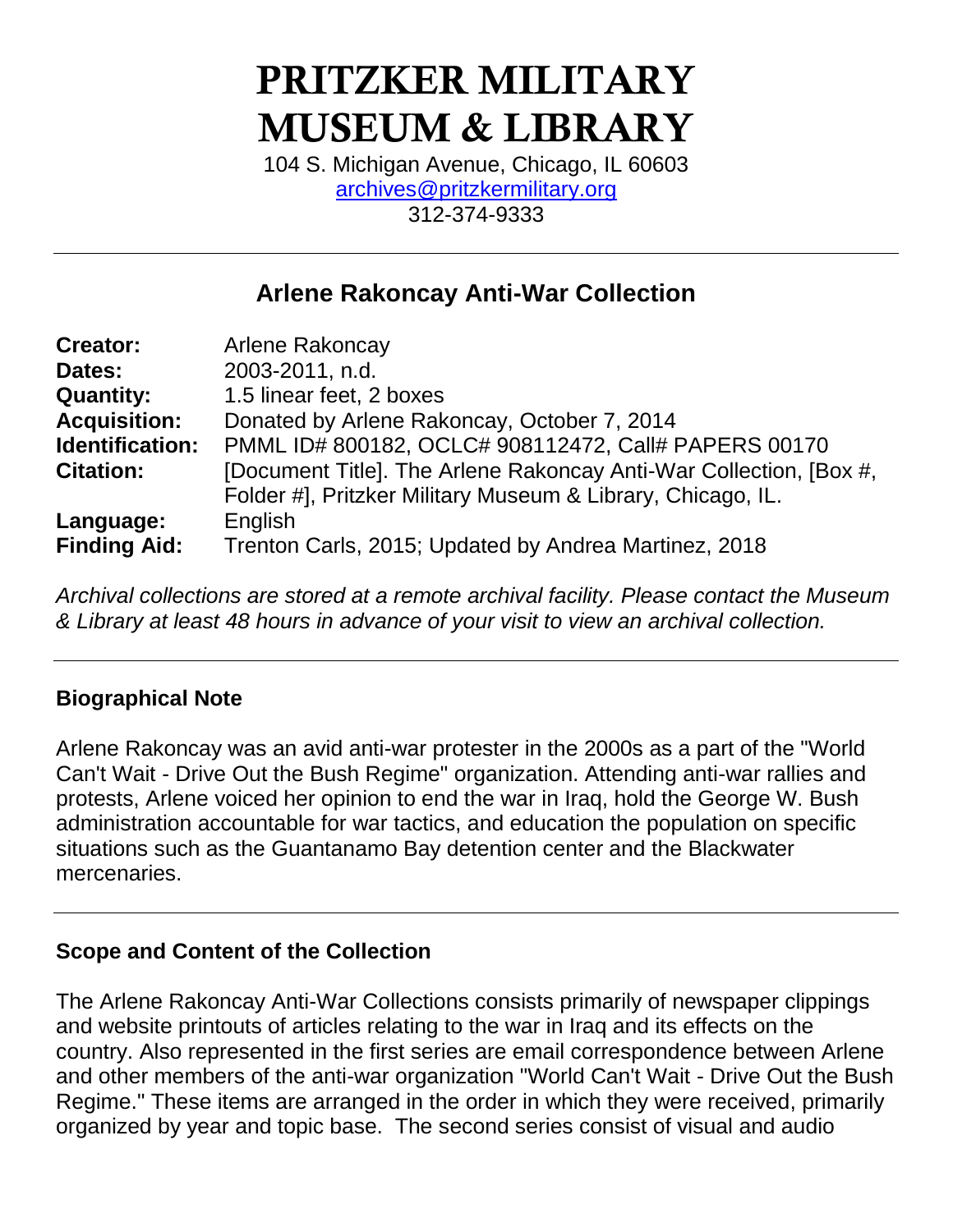material generated by the organization and its members: CDs, DVDs, photographs, and a text. Oversized newspaper clippings are organized in the same order.

# **Arrangement**

The collection arrived in loose chronological order. Original order has been maintained for the collection. The collection consists of two series:

#### **Series One: Anti-War Newspaper Clippings, Website Printouts, & Correspondence**

This series consists primarily of newspaper clippings and website printouts of articles relating to the war in Iraq and its effects on the country (Article title and author listed). Also represented in the first series are email correspondence between Arlene and other members of the anti-war organization "World Can't Wait - Drive Out the Bush Regime." These items are arranged in the order in which they were received, primarily organized by year and topic base.

# **Series Two: Anti-War Audio and Visual Material**

This series consist of visual and audio material generated by the anti-war organization World Can't Wait: Drive Out the Bush Regime and its members: CDs, DVDs, photographs at rallies, and a text of poems.

# **Rights**

Copyrights held by Arlene Rakoncay were transferred to the Pritzker Military Museum & Library. All other rights are held by the author or publisher. Users assume responsibility for following copyright laws as established by US Code Title 17.

# **Restricted Items**

Private email addresses of individuals have been redacted.

## **Separations**

| <b>Item ID</b> | <b>Description</b>                                             |
|----------------|----------------------------------------------------------------|
| 800182392      | "Drive Out the Bush Regime! Www.worldcantwait.org" orange flag |
| 800182393      | "Drive Out the Bush Regime! Www.worldcantwait.org" orange flag |
|                | (DUP)                                                          |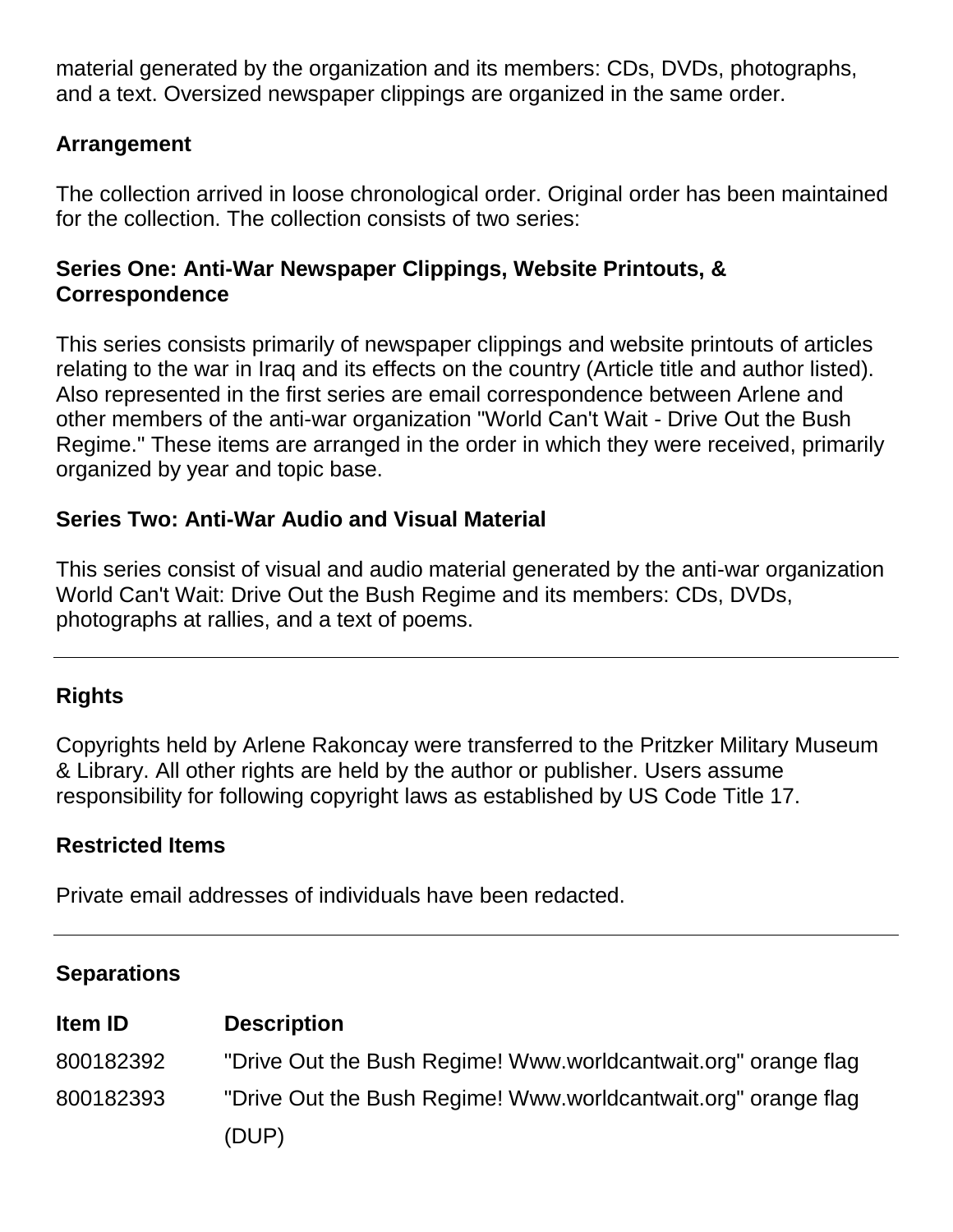| 800182394 | Orange protest pin with gold pin                                  |
|-----------|-------------------------------------------------------------------|
| 800182395 | Orange protest pin with pink pin                                  |
| 800182396 | Orange protest pin with purple pin                                |
| 800182397 | Locket and chain with note: Charm & Locket, Grandfathers Franklin |
|           | found on battle field.                                            |
| 800182398 | T-shirt: War Criminals - Impeach. Worldcantwait.org               |

# **Key Subjects**

This collection is indexed under the following headings in the Library's online catalog. Researchers interested in materials about related topics, persons, or places should search the catalog using these subject headings.

#### **Names**

Bush, George W. (George Walker), 1946-, Impeachment. Bush, George W. (George Walker), 1946-, Political and social views. Cheney, Richard B. Rumsfeld, Donald, 1932-

#### **Subjects**

Blackwater USA. Guantanamo Bay Detention Camp. Iraq War, 2003-2011. Iraq War, 2003-2011 -- Protest movements -- United States. Mercenary troops -- United States. Social movements. War on Terrorism, 2001-2009.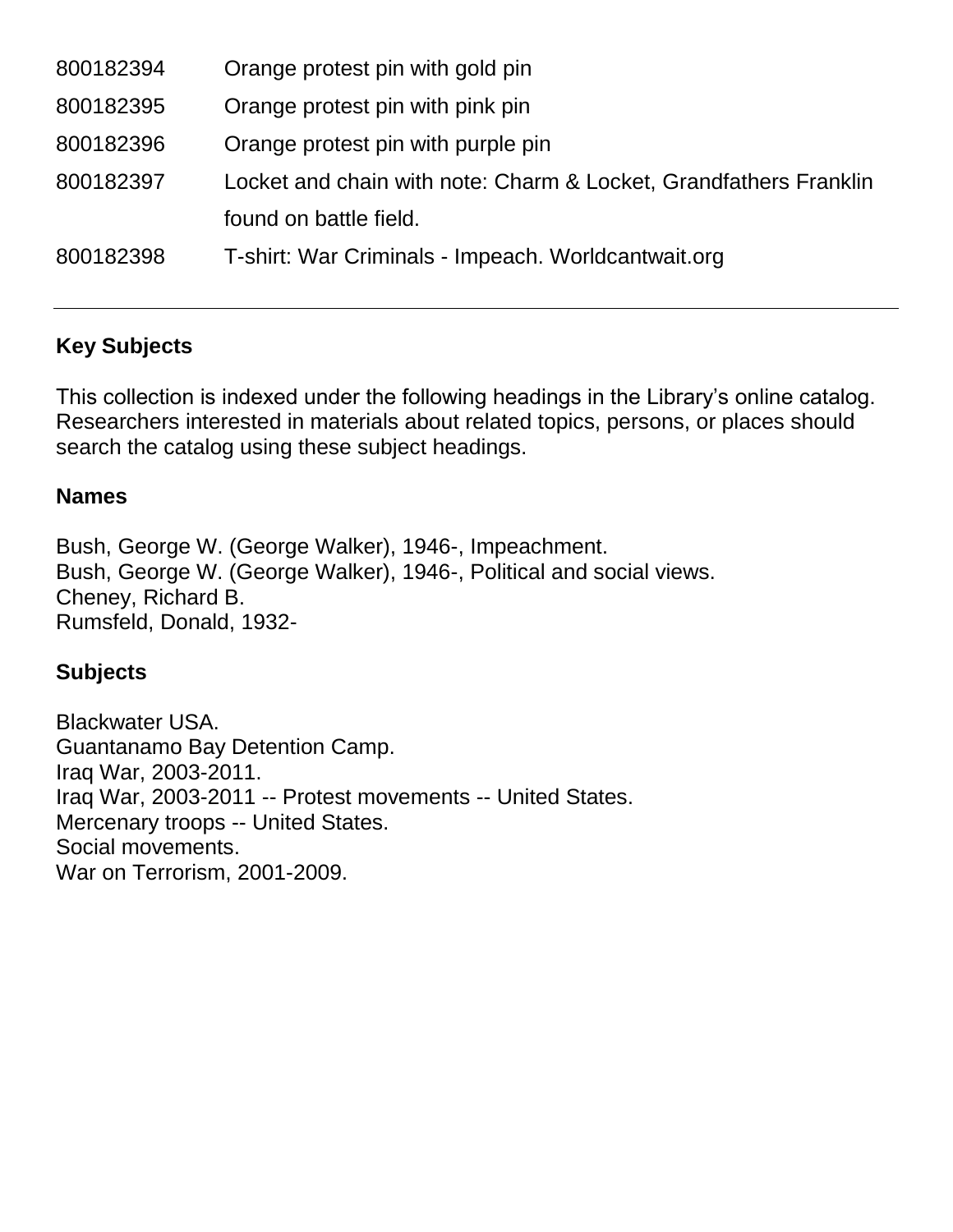# **Container List**

| Box | <b>Folder</b> | Item ID#  | <b>Title</b>                                                                                                                                                             | <b>Dates</b>              |
|-----|---------------|-----------|--------------------------------------------------------------------------------------------------------------------------------------------------------------------------|---------------------------|
| 1   | 1             |           | <b>Newspaper Clippings &amp; Website Printouts -</b><br>2005                                                                                                             | 2003, 2005,<br>2006, n.d. |
|     |               | 800182001 | Casey's boots - Cindy Sheehan's Iraq war<br>protest stirs the conscience of a nation. With a<br>note: "The mother who started the Anti-war<br>movement - Cindy Sheehan." | 2005                      |
|     |               |           | 800182002 Peace mom out in paperback                                                                                                                                     | 11/20/2005                |
|     |               | 800182003 | Peace mom's Texas stand made official.                                                                                                                                   | 11/26/2005                |
|     |               | 800182004 | Protesters arrested near president's ranch -<br>Angela K. Brown                                                                                                          | 11/24/2005                |
|     |               | 800182005 | Peace mom found guilty                                                                                                                                                   | 11/18/2005                |
|     |               | 800182006 | "It was humiliating, a slap in the face to my<br>son" - Joan Neal                                                                                                        | n.d.                      |
|     |               | 800182007 | Wis. School cancels Iraq war protest as<br>lesson plan.                                                                                                                  | 11/23/2005                |
|     |               | 800182008 | Protesters heckle Cheney over Iraq.                                                                                                                                      | 11/16/2005                |
|     |               | 800182009 | Senators reject call for timetable on Iraq<br>pullout.                                                                                                                   | 11/16/2005                |
|     |               | 800182010 | The Charter - The 2005 International<br><b>Commission of Inquiry on Crimes Against</b><br>Humanity Committed by the Bush<br><b>Administration of the United States</b>   | 2005                      |
|     |               | 800182011 | The White House Criminal Conspiracy                                                                                                                                      | 11/14/2005                |
|     |               | 800182012 | Lying's just the tip of the iceberg - Andrew<br>Greeley.                                                                                                                 | 2005                      |
|     |               | 800182013 | Anti-war sermon gets church in trouble with<br>IRS.                                                                                                                      | 11/9/2005                 |
|     |               | 800182014 | Protesters gather in Argentina, target Bush at<br>'People's Summit' - Alan Clendenning                                                                                   | 11/2/2005                 |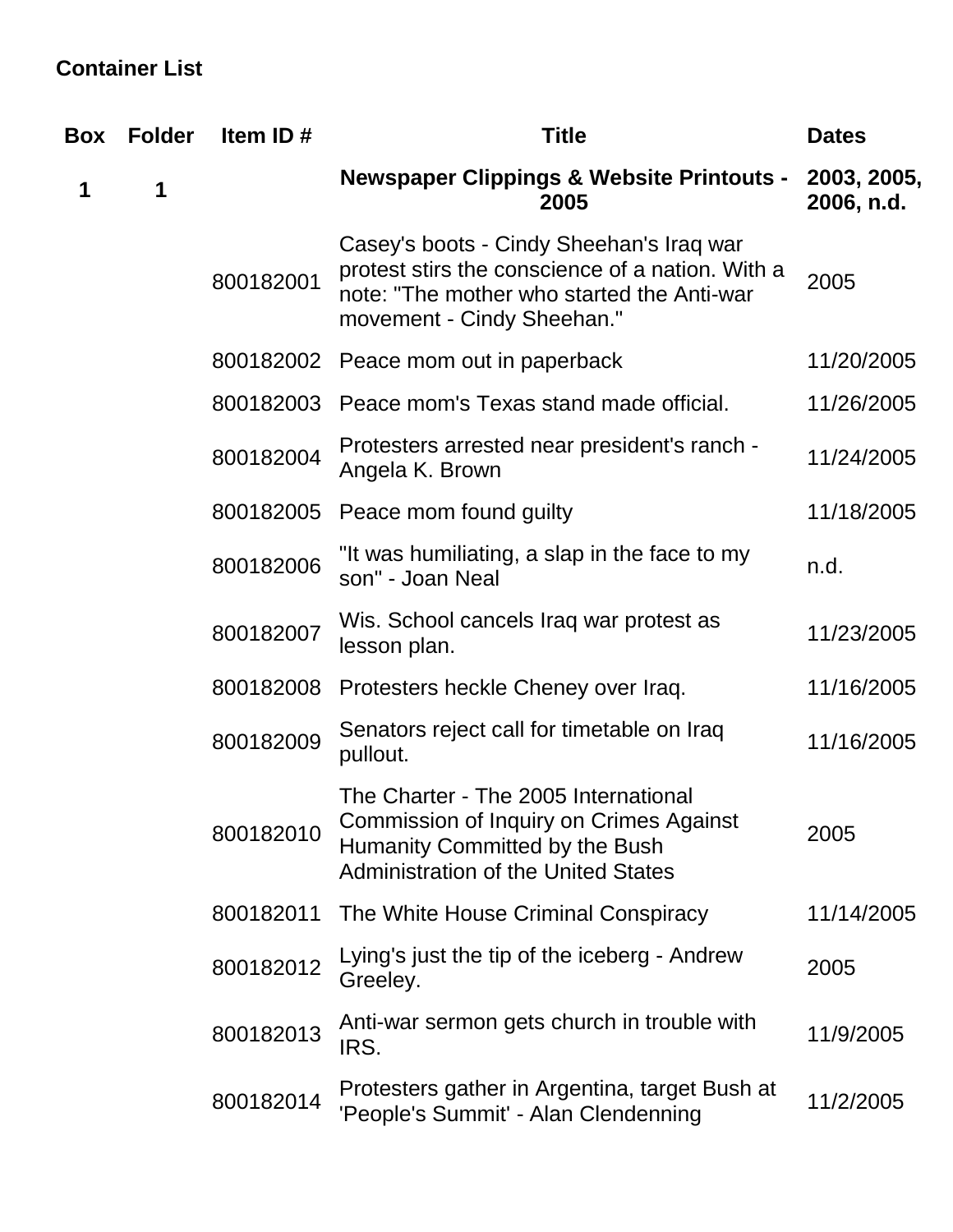| 800182015 | The perfect gift for almost any family - give the<br>nation just \$39.97 - Ad                                           | 10/31/2005               |
|-----------|-------------------------------------------------------------------------------------------------------------------------|--------------------------|
| 800182016 | All the worldcan't wait - Theater bigwigs join<br>with radical leftists to bring down Bush.                             | 1/13/2006                |
| 800182017 | What is at stake is at the very heart of what<br>we do in the academy - Alan Jones, Dean of<br>Faculty, Pitzer College. | 9/4/2005                 |
| 800182018 | Probes sought in Bush OK of domestic spying<br>- Hope Yen                                                               | n.d.                     |
| 800182019 | Glover latest star under fire for taking on U.S.<br>- Sonya Ross                                                        | 5/19/2003                |
|           | <b>Newspaper Clippings &amp; Website Printouts -</b><br>2006                                                            | 2005-2007,<br>2010, n.d. |
| 800182020 | Abu Ghraib casts pall over Rumsfeld goodbye<br>- Judge weights torture claim tied to prison -<br><b>Matt Apuzzo</b>     | 12/9/2006                |
| 800182021 | Secretary plays defense - Rumsfeld fends off<br>unusually hostile crowd in Georgia - Shannon<br>McCaffrey.              | 5/5/2006                 |
| 800182022 | Democrats take on Rumsfeld - WWII<br>comparison gets under their skin - Anne<br><b>Plummer Flaherty</b>                 | 9/2006                   |
| 800182023 | Judge won't toss lawsuit accusing Rumsfeld of<br>approving torture - Mike Robinson                                      | 3/2010                   |
| 800182024 | The father built up coalitions. The son<br>destroys them - Andrew Greeley.                                              | n.d.                     |
| 800182025 | Bush legacy: \$10 trillion debt? - Harold<br>Taggart                                                                    | 8/14/2006                |
| 800182026 | Letters to the Editor: Protect animals from<br>heat                                                                     | 2006                     |
| 800182027 | Private's eye view of Iraq: 'A death walk': GI<br>testifies in rape-murder case about stressed<br>unit - Ryan Lenz.     | 8/9/2006                 |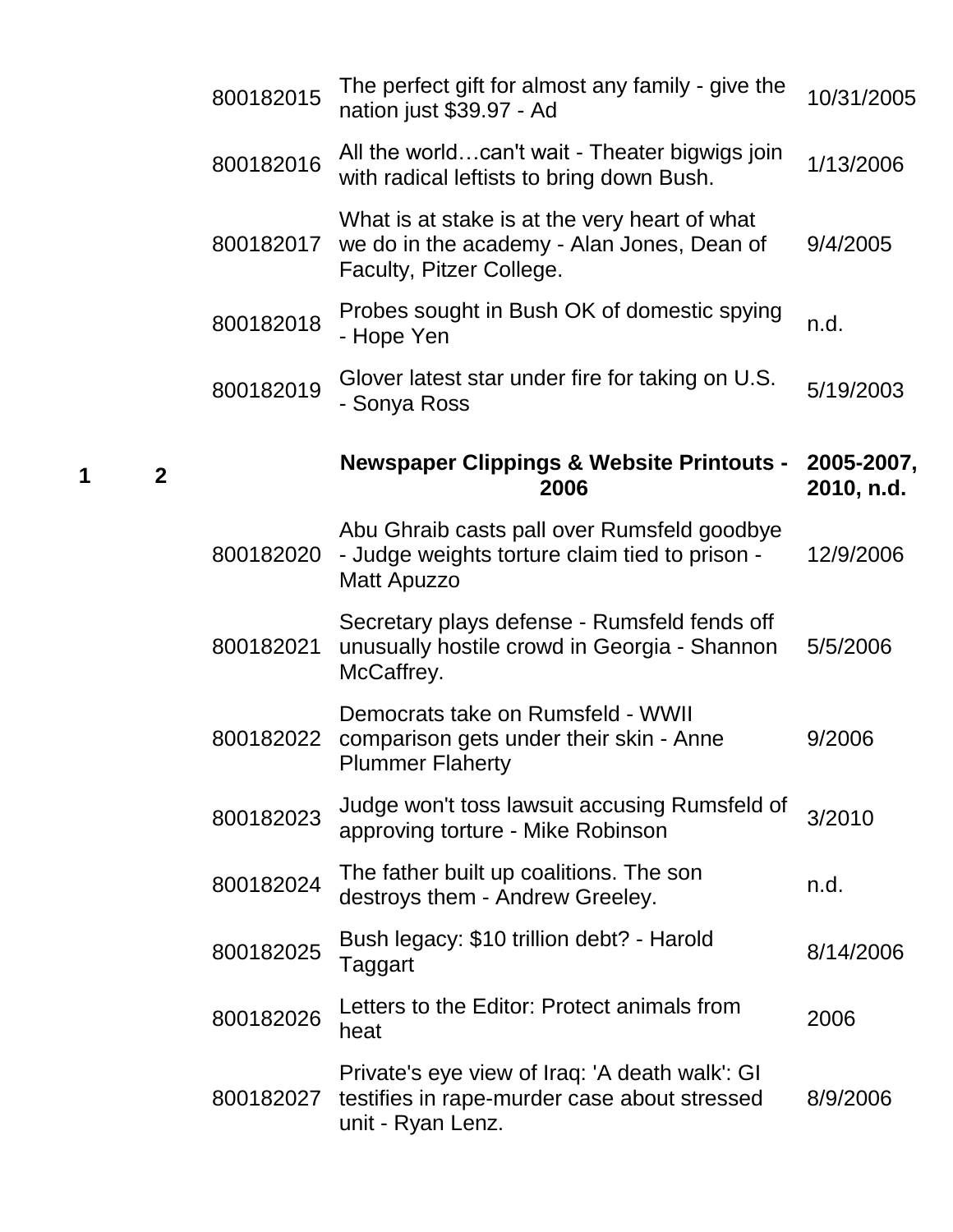|           | 800182028 Bush: 'I wanted people to see the truth'                                                                                                     | 4/11/2006  |
|-----------|--------------------------------------------------------------------------------------------------------------------------------------------------------|------------|
| 800182029 | The United States of Halliburton                                                                                                                       | 11/1/2006  |
| 800182030 | The Government's Violation of the Bill of<br>Rights: Position paper by the Chicagoland<br><b>Coalition for Civil Liberties and Rights</b>              | n.d.       |
| 800182031 | Blackwater in Illinois presented by The World<br>Can't Wait: Drive out the Bush Regime -<br>Chicago Chapter.                                           | 10/30/2007 |
| 800182032 | Iraq war was lost the day it started - Andrew<br>Greeley                                                                                               | n.d.       |
| 800182033 | CDC Warning: The Centers for Disease<br>Control has issued a warning about a new<br>virulent strain of STD: Gonorrhea Lectim -<br>"gonna re-elect him" | 11/9/2006  |
| 800182034 | Peace mom on trial for trespassing - Samuel<br>Maull                                                                                                   | 12/6/2006  |
| 800182035 | What is the point of Iraq deaths? - Andrew<br>Greeley                                                                                                  | 11/24/2006 |
| 800182036 | More students dodging military recruiters' pitch<br>- Judy Keen                                                                                        | 11/5/2006  |
| 800182037 | 150,000 civilians killed: Iraqi estimate -<br>Previous counts had put toll at near 50,000 -<br>Steven R. Hurst                                         | 11/10/2006 |
| 800182038 | Senate Oks military courts in terror cases:<br>Could be political boost for GOP - Anne<br><b>Plummer Flaherty.</b>                                     | 9/29/2006  |
| 800182039 | Bush heads toward win with terror bill - Anne<br><b>Plummer Flaherty.</b>                                                                              | 9/28/2006  |
| 800182040 | 1,500 march in the Loop to protest Bush<br>presidency - Emma Graves Fitzsimmons and<br>Brendan McCarthy.                                               | 10/6/2006  |
| 800182041 | World Can't Wait / Drive Out the Bush Regime<br>scanned protest photos.                                                                                | 10/5/2006  |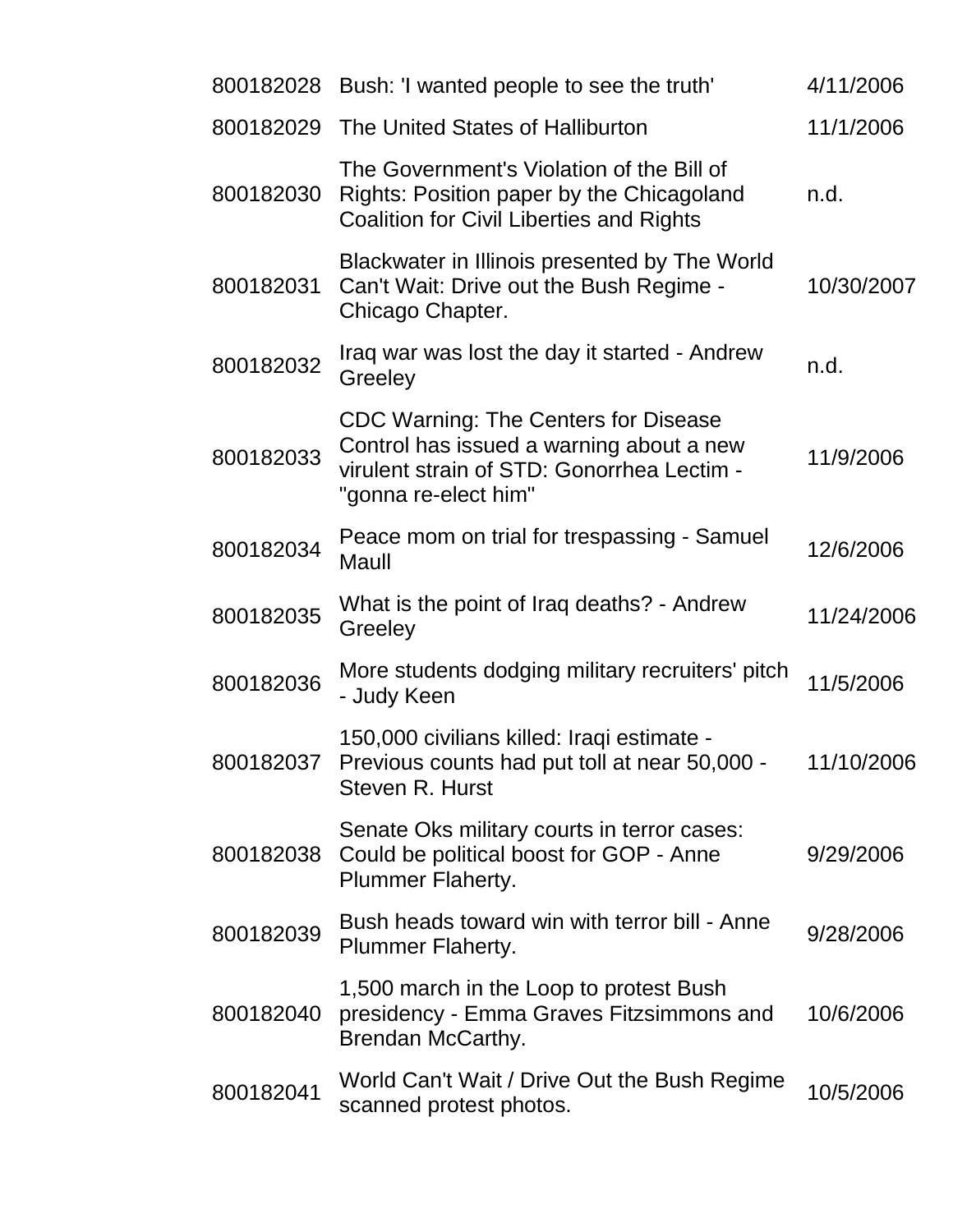| 800182042 | End the War and Occupation Rally at<br><b>Fountain Square in Evanston</b>                                                                  | 3/18/2006 |
|-----------|--------------------------------------------------------------------------------------------------------------------------------------------|-----------|
| 800182043 | Peace & Justice: Artists' For Change Exhibit -<br>Ad                                                                                       | 9/29/2006 |
| 800182044 | Peace & Justice: Artists' For Change - Call for<br><b>Entries</b>                                                                          | 9/29/2006 |
| 800182045 | Enough of the D.C. Dems - Molly Ivins                                                                                                      | 3/12/2006 |
| 800182046 | Fellow Dems unenthusiastic about Feingold's<br>bid to censure Bush - Laurie Kellman                                                        | 3/14/2006 |
| 800182047 | Join Feingold: Censure President Bush                                                                                                      | 3/14/2006 |
| 800182048 | Feingold Wants Bush Censured over<br>Eavesdropping - Douglass K. Daniel                                                                    | 3/12/2006 |
| 800182049 | Evanston input on national proposal?                                                                                                       | 3/20/2006 |
| 800182050 | End the War and Occupation! Troops Home<br><b>Now! At Fountain Square Evanston</b>                                                         | 3/18/2006 |
| 800182051 | Paying for War: How Much and for how long?                                                                                                 | 2/2006    |
| 800182052 | Green Party says it will be on Illinois' Nov.<br>ballot.                                                                                   | 6/27/2006 |
| 800182053 | U.S. release of detainee list sparks complaints<br>across globe - Paul Garwood/                                                            | 4/21/2006 |
| 800182054 | EU accuses CIA of rampant human rights<br>violations - Jan Sliva                                                                           | 4/27/2006 |
| 800182055 | Bush, Cheney didn't tell me to leak Plame:<br>Libby - Says he had no motive to lie, unaware<br>her identity was classified - Richard Keil. | 4/14/2006 |
| 800182056 | Bush Okd leak of Iraq info: court filing -<br>Papers don't suggest president violated any<br>rule or law - Richard Keil                    | 4/7/2006  |
| 800182057 | Thousands of troops say they won't fight:<br>Pentagon: 40,000 GIs have deserted military<br>since 2000 - Ana Radelat                       | 7/5/2006  |
| 800182058 | Quayle walk out on Mellencamp.                                                                                                             | 7/24/2006 |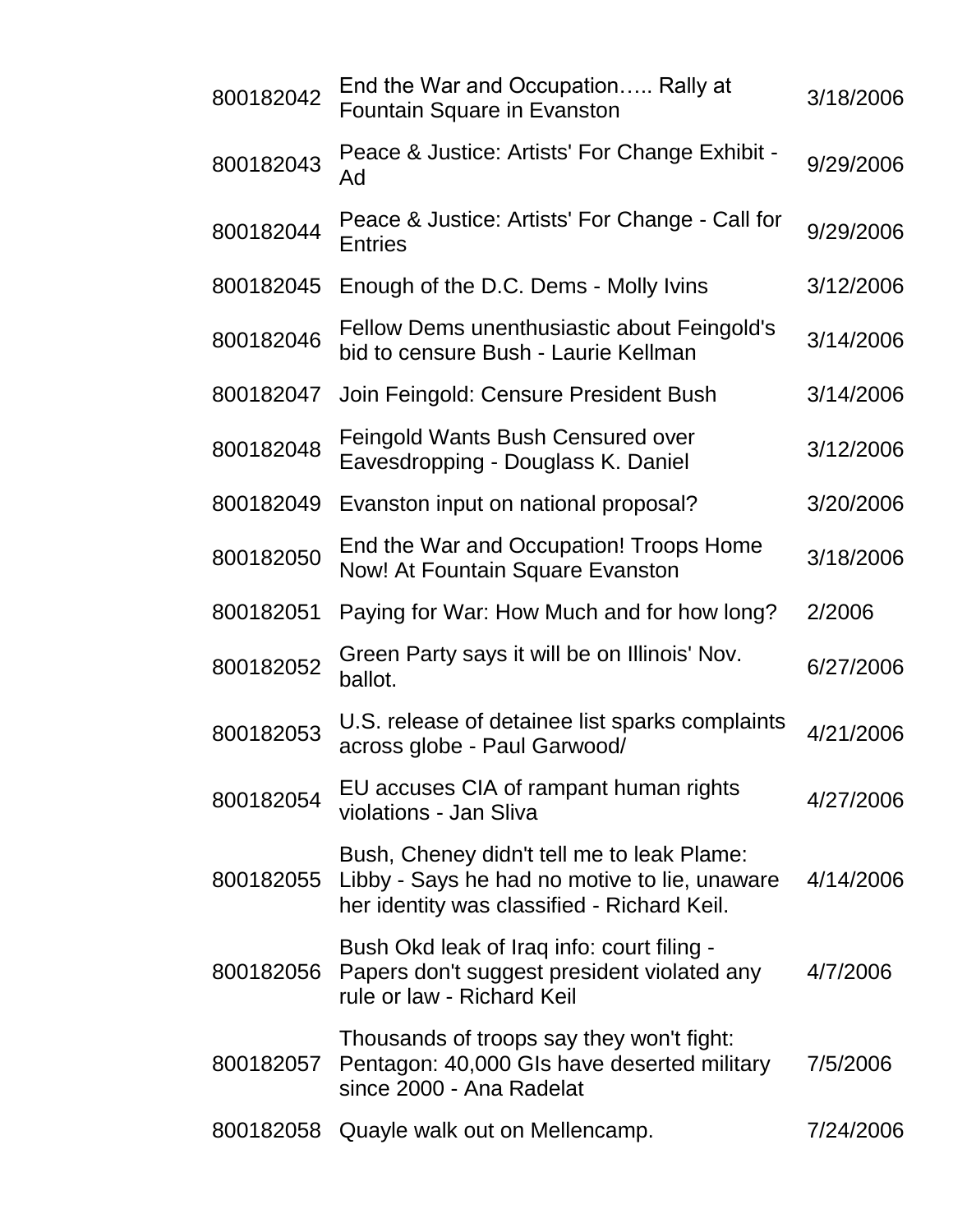| 800182059 | Senate votes to double fines on employers of<br>illegal workers: Immigration measure set for<br>final vote later this week - Suzanne Gamboa. | 5/24/2006 |
|-----------|----------------------------------------------------------------------------------------------------------------------------------------------|-----------|
| 800182060 | Vermont Democrats consider impeachment<br>push.                                                                                              | 3/29/2006 |
| 800182061 | Three Years in Iraq: Walk Against War.                                                                                                       | 3/19/2006 |
| 800182062 | Thousands march in city war protest - James<br>Janega and Jason George.                                                                      | 3/19/2006 |
| 800182063 | David Horowitz: Battering Ram for Bush<br>Regime - Leslie Rose/                                                                              | 8/28/2005 |
| 800182064 | The World Can't Wait: Drive out the Bush<br>Regime! (pamphlet)                                                                               | n.d.      |
| 800182065 | Are you satisfied with your \$225.6 billion<br>purchase? United for peace & justice                                                          | n.d.      |
| 800182066 | Letter from Renee McGinnis about three<br>enclosed photographs from 'The Rally'<br>(located in photographs folder; 800182300-<br>800182302)  | n.d.      |
| 800182067 | Politicians battled peace march - Jeff Kamien.                                                                                               | 3/23/2006 |
| 800182068 | Durbin: Too early to tell if Bush should be<br>censured                                                                                      | 3/20/2006 |
| 800182069 | <b>WCW Evanston Committee Meeting Report</b>                                                                                                 | 3/11/2006 |
| 800182070 | <b>Actions Options Tool Proposal</b>                                                                                                         | n.d.      |
| 800182071 | Today's big chill: return of McCarthyite tactics<br>- Ed Rampell.                                                                            | 3/11/2006 |
| 800182072 | GOP pols want to make Bush's spying the<br>law: Republicans also vote down probe,<br>angering Democrats - Katherine Shrader.                 | 3/8/2006  |
|           | 800182073 Teacher behind Bush-Hitler remark reinstated.                                                                                      | 3/11/2006 |
| 800182074 | 3 Years of War and Occupation - The World<br>Can't Wait! End the War - Drive out the Bush<br>Regime!                                         | 3/14/2006 |
| 800182075 | Sustain this movement MONTHLY                                                                                                                | 2/22/2006 |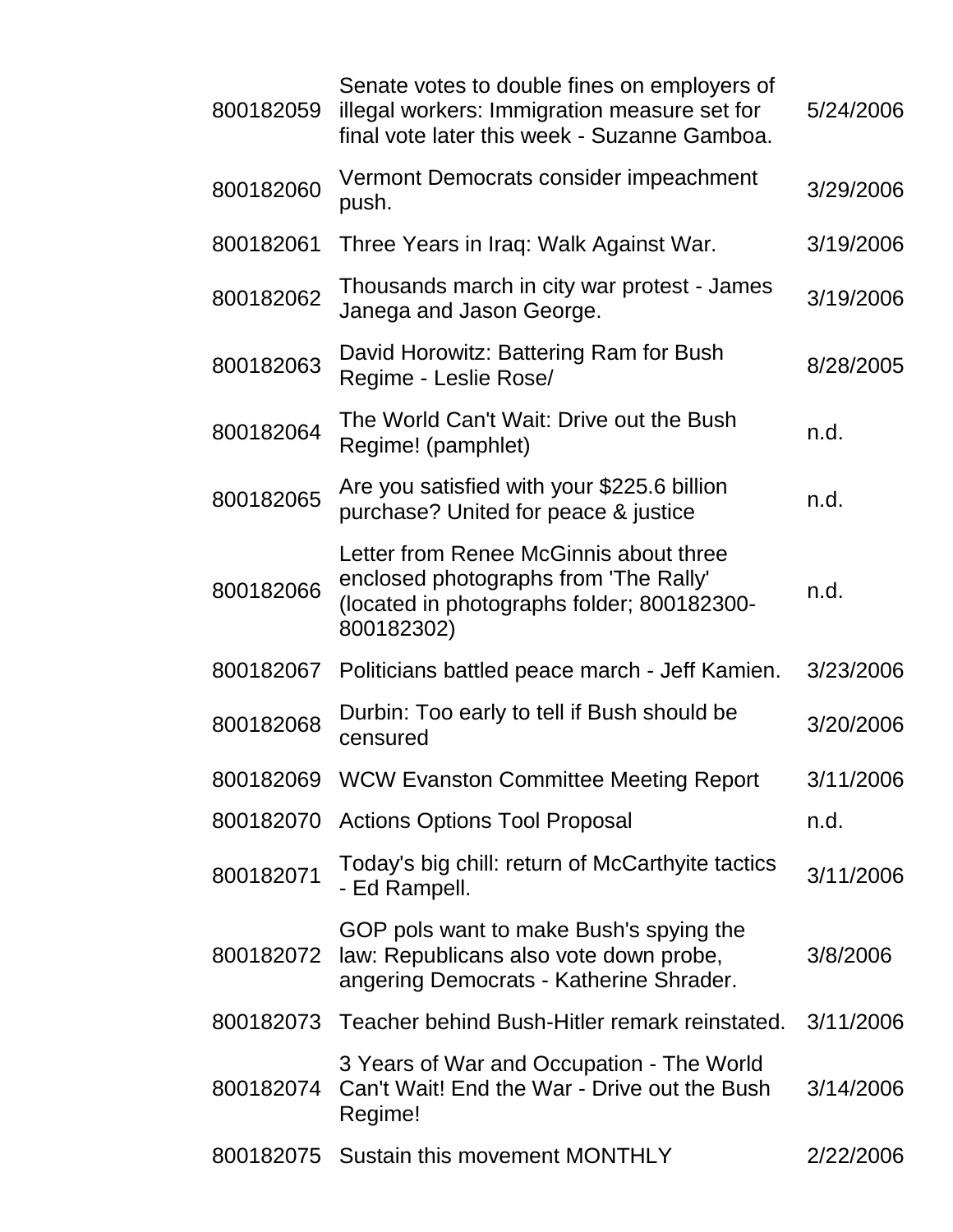| 800182076 | The Crusaders: The far right of the evangelical<br>movement has a plan to impose biblical law<br>on every aspect of American society - and the<br>White House is listening - Bob Moser. | 4/21/2005  |
|-----------|-----------------------------------------------------------------------------------------------------------------------------------------------------------------------------------------|------------|
| 800182077 | Neighbors for Peace - Iran in the Cross hairs.<br>What's next on the Neo-Con agenda?                                                                                                    | 3/19/2006  |
| 800182078 | Students walk out after teacher put on leave                                                                                                                                            | 3/4/2006   |
| 800182079 | Twice as many civilians die in 2005                                                                                                                                                     | 3/3/2006   |
| 800182080 | U.S. reveals names of detainees at<br>Guantanamo - Miranda Leitsinger and Ben<br><b>Fox</b>                                                                                             | 3/4/2006   |
| 800182081 | Disgraceful treatment of detainees shames<br>U.S. - Nat Hentoff                                                                                                                         | 3/4/2006   |
| 800182082 | The World Can't Wait! Drive out the Bush<br>Regime! (pamphlet)                                                                                                                          | n.d.       |
| 800182083 | Message from World Can't Wait National<br><b>Steering Committee</b>                                                                                                                     | 2/11/2006  |
| 800182084 | The World Can't Wait: Drive out the Bush<br>Regime! (flyer)                                                                                                                             | n.d.       |
| 800182085 | Specter crafts bill to let Congress sue Bush:<br>'Signing statements' that let president revise<br>laws at issue - Laurie Kellman                                                       | 7/25/2006  |
|           | 800182086 Written out directions to Union Park                                                                                                                                          | 3/10/2006  |
| 800182087 | Public suicide leaves many questions: Man<br>set himself on fire downtown to protest war -<br>Ashley M. Heher                                                                           | 11/27/2006 |
| 800182088 | An evening with Cindy Sheehan and Juan<br>Torres: From Gold Star Families for Peace at<br>Sanctuary of the Lake Street Church                                                           | 2/18/2006  |
| 800182089 | Neighbors for Peace Times: What corporate<br>media won't tell you. Volume 1, Number 1                                                                                                   | 9/2006     |
| 800182090 | Day of Mass Resistance - The World Can't<br>Wait: Drive out the Bush Regime                                                                                                             | 10/5/2006  |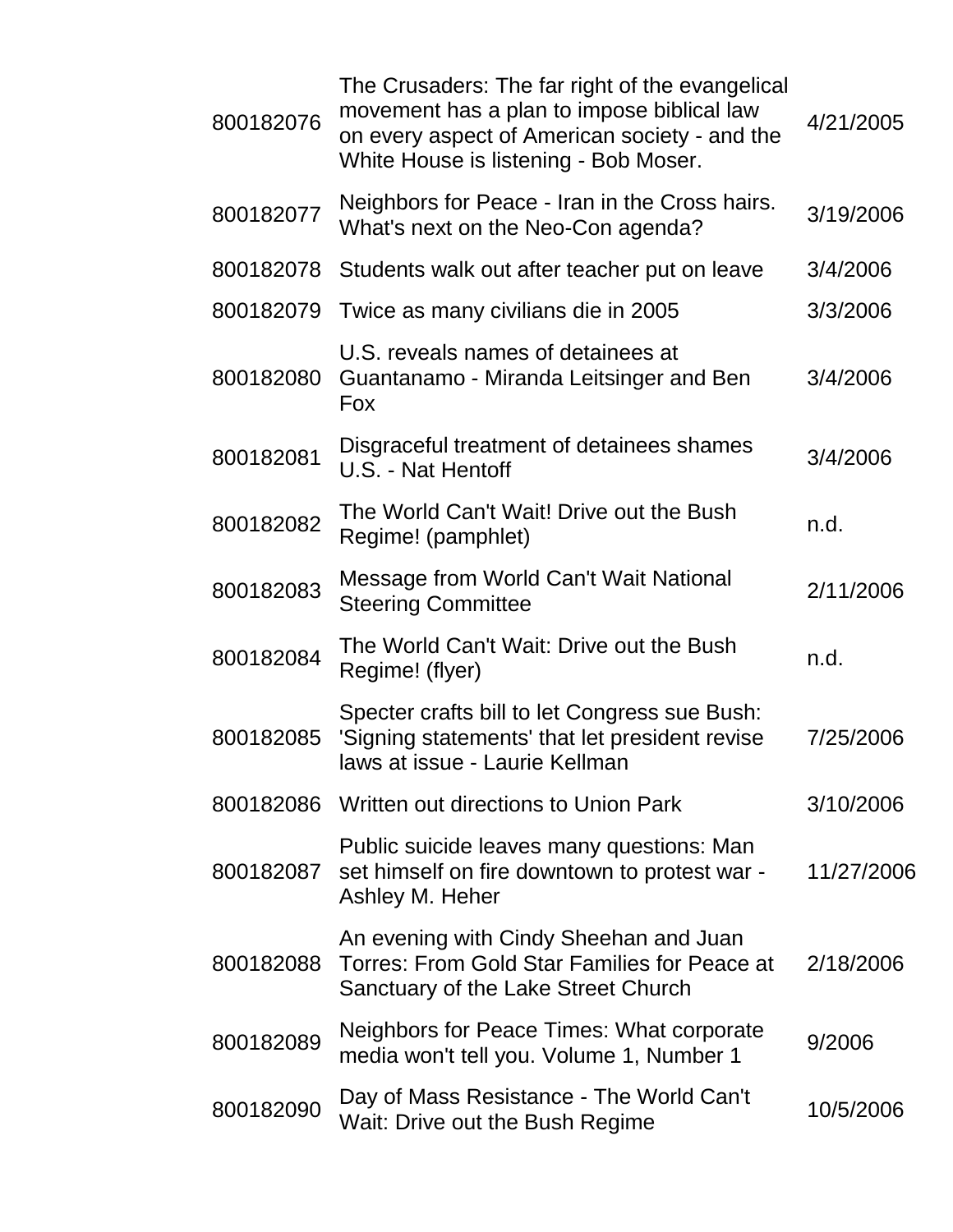| 800182091 | The Haditha Cover-up: Your Government, on<br>the basis of outrageous lies, is waging a<br>murderous and utterly illegitimate war in Iraq,<br>with other countries in their sights. | n.d.      |
|-----------|------------------------------------------------------------------------------------------------------------------------------------------------------------------------------------|-----------|
| 800182092 | Take Action to Stop the War on Iraq! March on<br>the Pentagon / March on Michigan Ave!                                                                                             | 3/17/2006 |
| 800182093 | The Question: Is it Egypt, Britain, Turkey,<br>France, Sudan, or German that recently<br>passed legislation to: (pamphlet)                                                         | n.d.      |
| 800182094 | Ehren Watada - Thank You Lt.                                                                                                                                                       | 6/7/2006  |
| 800182095 | OCT. 5th Drive out the Bush Regime. No<br>work. No school. Be There.                                                                                                               | 10/5/2006 |
| 800182096 | Days Bush Has Left: Love him or hate him, his<br>days are numbered!                                                                                                                | 5/16/2006 |
| 800182097 | <b>Message from Senator Durbin</b>                                                                                                                                                 | 4/21/2006 |
| 800182098 | <b>Announcing Camp Democracy: Cindy</b><br>Sheehan to Move Camp to National Mall.                                                                                                  | 7/7/2006  |
| 800182099 | Noble Lies: The World Can't Wait.                                                                                                                                                  | 1/14/2006 |
| 800182100 | Program: Why Torture? Our government has<br>legalized torture, not to obtain hidden truths,<br>but to instill fear in its citizens and create new<br>enemies.                      | 12/9/2006 |
| 800182101 | Evanston parade photos (printout) Chicago<br><b>WCW</b>                                                                                                                            | 7/9/2006  |
| 800182102 | The World Can't Wait: Drive out the Bush<br>Regime! Newsletter and form                                                                                                            | 10/5/2006 |
| 800182103 | Interdependence Day Chants                                                                                                                                                         | n.d.      |
| 800182104 | WCW: A Response to the Oct. 5th Proposal                                                                                                                                           | 3/23/2006 |
|           | 800182105 Bush on Trial for Crimes against Humanity                                                                                                                                | 1/24/2006 |
|           | 800182106 Comcast Censors Impeach PAC and You                                                                                                                                      | 7/28/2006 |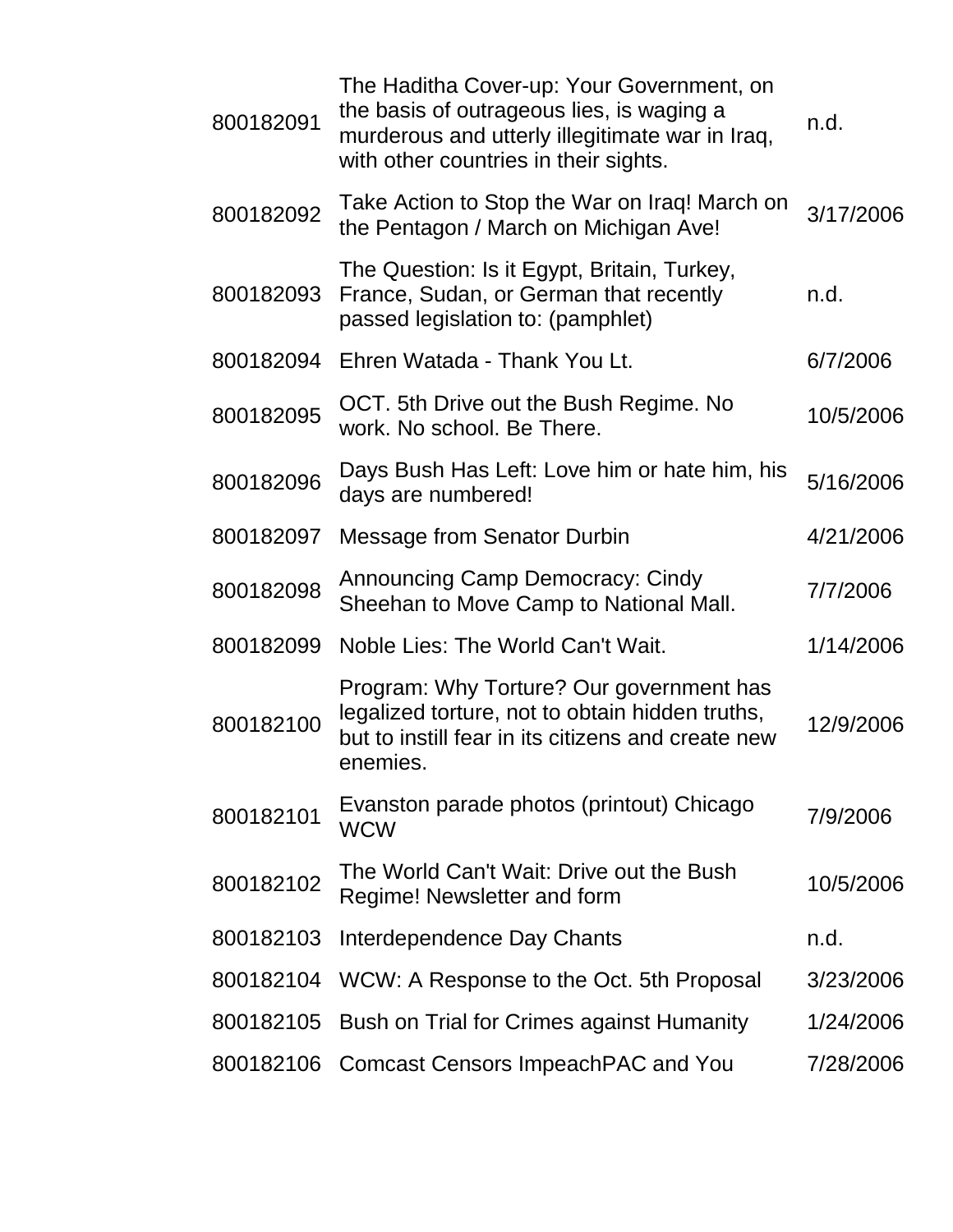|           | <b>Newspaper Clippings &amp; Website Printouts -</b><br>2007                                                                    | 2006, 2007,<br>n.d. |
|-----------|---------------------------------------------------------------------------------------------------------------------------------|---------------------|
| 800182107 | Why Impeachment? Now More than Ever!<br>Town Hall Meeting.                                                                      | 8/18/2007           |
| 800182108 | Activist Response Team, Banner Drop,<br>Senate Hart Building, Washington DC. Article<br>II, Section 4 (postcard)                | 4/26/2007           |
| 800182109 | Activist Response Team, Banner Drop,<br>Senate Hart Building, Washington DC. Article<br>II, Section 4 (postcard) (DUP)          | 4/26/2007           |
| 800182110 | Activist Response Team, Banner Drop,<br>Senate Hart Building, Washington DC. Article<br>II, Section 4 (postcard) (DUP)          | 4/26/2007           |
| 800182111 | Dem asks Legislature to push Bush<br>impeachment: Takes page out of Jefferson<br>handbook; bill's fate uncertain - Tracy Swartz | 4/24/2006           |
| 800182112 | Troops are fighting for us, so we need to fight<br>to help them - Yvonne Latty                                                  | n.d.                |
| 800182113 | Town Hall Meeting on Impeachment. What<br>harm can Bush do before 2008?                                                         | 6/21/2007           |
|           | 800182114 Articles of Impeachment. NLG Chicago                                                                                  | n.d.                |
| 800182115 | Want to stop the wars? Sick of recruiters?<br>Start at your school (flyer)                                                      | n.d.                |
| 800182116 | War protester remembered (Malachi Ritscher)<br>- Dave Newbart                                                                   | 11/4/2007           |
| 800182117 | Parade in Evanston photo printouts                                                                                              | 7/11/2007           |
| 800182118 | Letter to Congresswoman Jan Schakowsky                                                                                          | n.d.                |
| 800182119 | Letter to Senator Barack Obama                                                                                                  | n.d.                |
| 800182120 | Letter to Senator Richard J. Durbin                                                                                             | n.d.                |
| 800182121 | 2008 is too late. What harm can Bush do<br>before his term is up?                                                               | n.d.                |
| 800182122 | Meeting to plan anti-war action(s) on the 5th<br>Anniversary of the Iraq Invasion                                               | 11/3/2007           |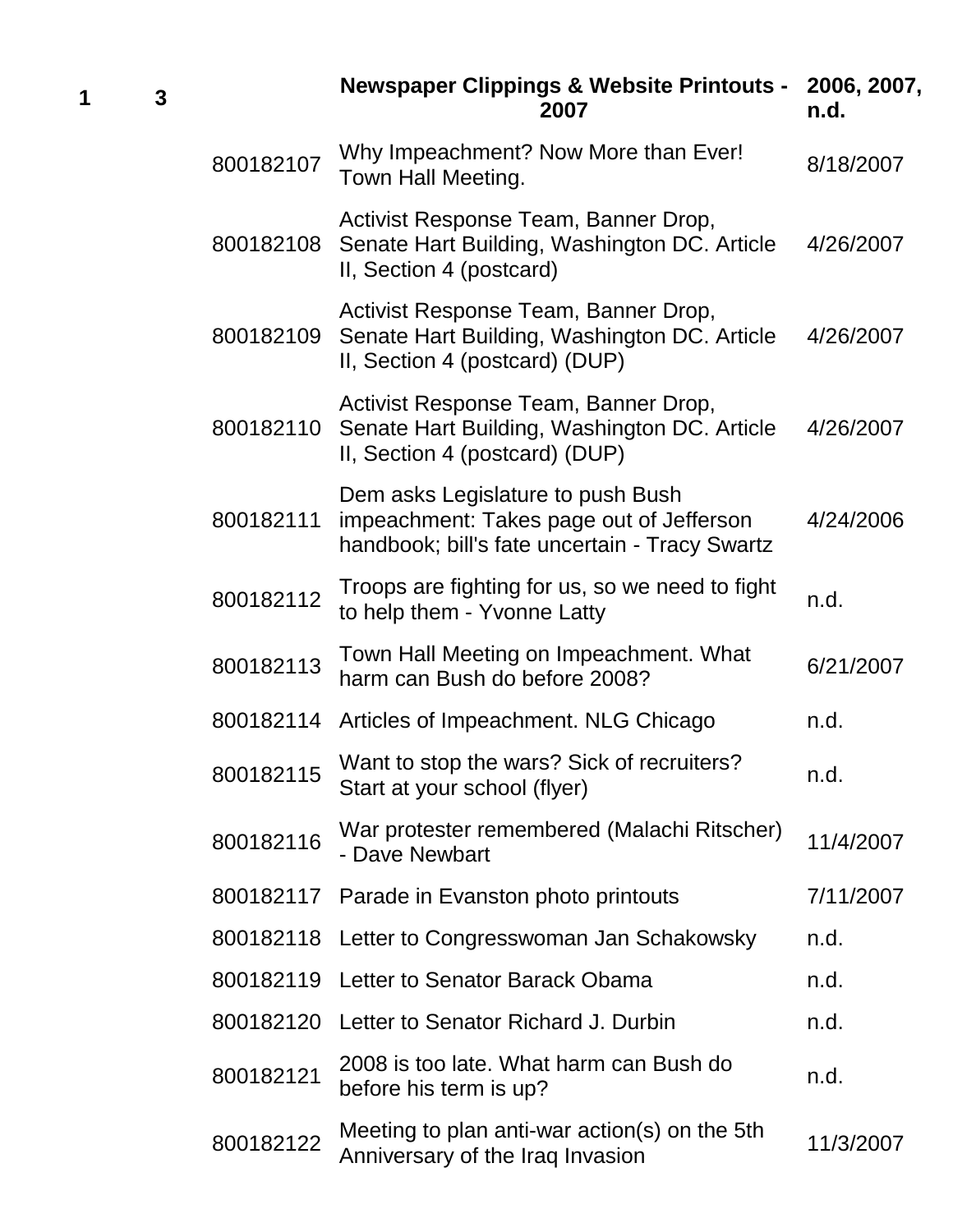|           | 800182123 The One Percent Solution - Dennis Loo                                                                        | 10/6/2007  |
|-----------|------------------------------------------------------------------------------------------------------------------------|------------|
| 800182124 | Important impeachment update                                                                                           | 12/19/2007 |
| 800182125 | They are listening! "The NSA has made a<br>database on the phone records of tens of<br>millions of Americans."         | n.d.       |
| 800182126 | On the 4th anniversary of the war Stop<br>funding the war and occupation! Troops Home<br>Now!                          | 3/20/2007  |
| 800182127 | Take Action to Stop the War on Iraq! (flyer)                                                                           | 3/17/2007  |
| 800182128 | The Hightower Lowdown newsletter                                                                                       | n.d.       |
| 800182129 | <b>Rumsfeld Flees France, Fearing Arrest</b>                                                                           | 10/30/2007 |
| 800182130 | Iraq-Era Deserters Unlikely To Face Dire<br>Consequences                                                               | 2007       |
| 800182131 | Democrats plan to stall on war spending bill                                                                           | 11/17/2007 |
| 800182132 | Cruel Irony Department, Veterans Day Edition<br>- Ben Goldberg                                                         | 2007       |
| 800182133 | 4,000 march downtown to protest Iraq war -<br>Lisa Donovan                                                             | 3/21/2007  |
| 800182134 | Cheney: Lieberman Loss 'Disturbing' Because<br>al Qaeda Is 'Betting They Can Break The Will<br>of The American People' | 8/10/2006  |
| 800182135 | Why are we still in Iraq? Look at the latest<br>evidence - Progressive Democrats of America.                           | n.d.       |
| 800182136 | Whose Oil Is It, Anyway? - Antonia Juhasz                                                                              | 3/13/2007  |
| 800182137 | "Days of Action" March on Washington                                                                                   | 9/15/2007  |
| 800182138 | Pink Slip Dick Cheney! CodePink: Women for<br>Peace.                                                                   | 6/27/2007  |
| 800182139 | Call Out the Instigator - Cindy Sheehan                                                                                | 7/4/2007   |
| 800182140 | Kucinich "Prepared to Start" impeachment /<br>Wants our feedback                                                       | 3/21/2007  |
| 800182141 | What to do on April 28                                                                                                 | 3/27/2007  |
|           |                                                                                                                        |            |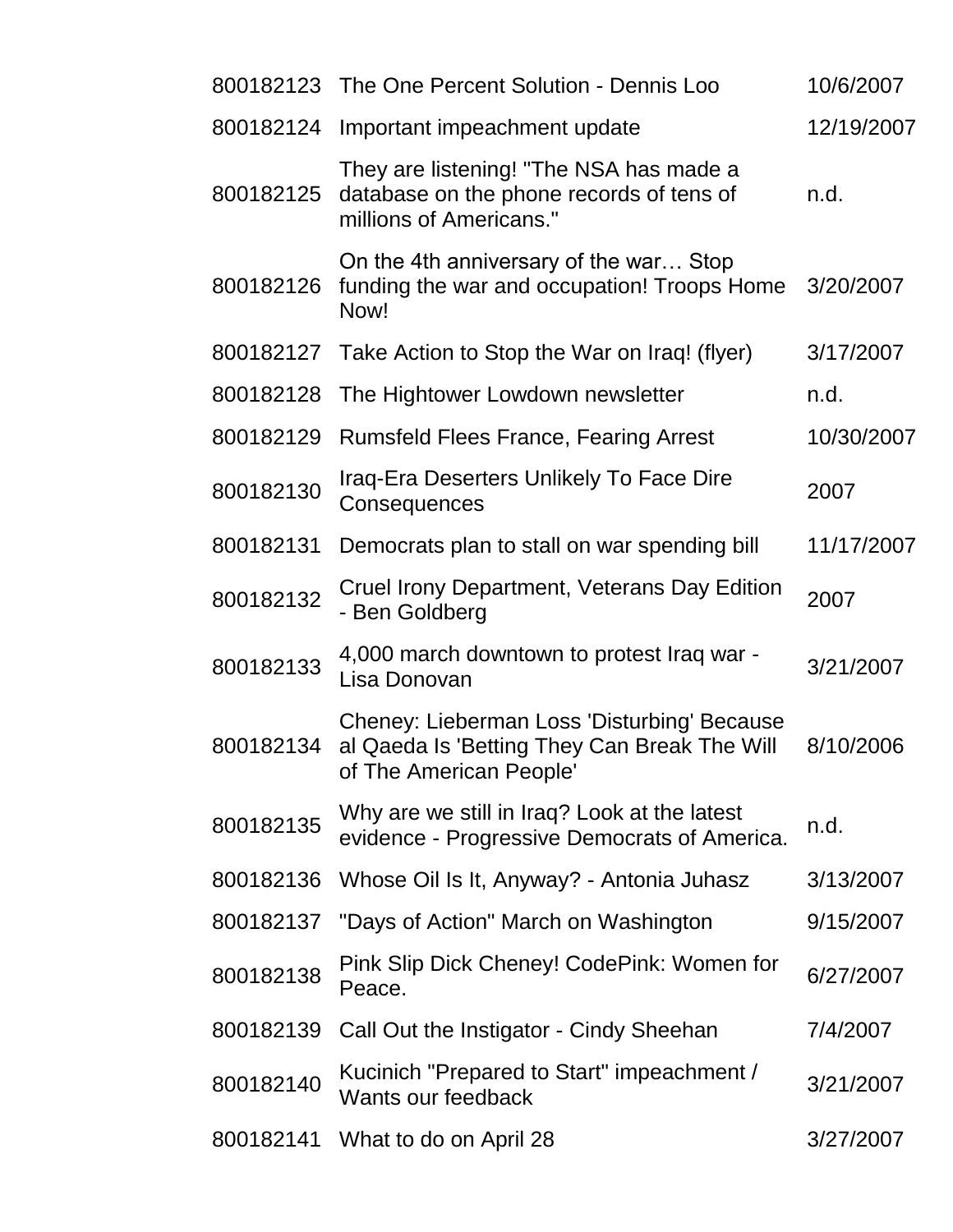| 800182142 | CRS Summary: Bill Summary & Status -<br><b>H.RES.333</b>                                                                   | 7/16/2007 |
|-----------|----------------------------------------------------------------------------------------------------------------------------|-----------|
| 800182143 | House Passes Schakowsky/Price Amendment<br>to Provide Oversight to Private Military<br><b>Contractors - Press Release</b>  | 5/16/2007 |
| 800182144 | Schakowsky Votes to Redeploy Troops From<br>Iraq - Press Release                                                           | 5/10/2007 |
| 800182145 | Letter from Jan Schakowsky, Member of<br>Congress                                                                          | 2/23/2007 |
| 800182146 | Bush asks for more time on Iraq - Pelosi says<br>no: President begs for patience - Jennifer<br>Loven.                      | n.d.      |
| 800182147 | War protesters march for 2nd day: Mark 4th<br>anniversary in NYC, West Coast - Marcus<br>Wohlsen.                          | 3/19/2007 |
| 800182148 | Bush: People agree with me: Iraq War/<br>President says public opposes pullout - polls<br>say otherwise - Jennifer Loven   | 5/29/2007 |
| 800182149 | March on the Pentagon only 13 Days Away!<br><b>Get Bus Tickets Now! Momentum Building!</b><br><b>Buses are Filling Up!</b> | 3/7/2007  |
|           | After 4 years of war on Iraq: March on the<br>800182150 Pentagon! End the War Now! Impeach Bush<br>for war crimes!         | 3/17/2007 |
| 800182151 | Neighbors for Peace Times: What Corporate<br>Media Won't Tell You. Volume 1, Number 4.                                     | 2/2007    |
| 800182152 | World Can't Wait: Drive out the Bush Regime!<br>(pamphlet)                                                                 | n.d.      |
| 800182153 | The Oregonian - Presidential Libraries                                                                                     | 5/25/2007 |
| 800182154 | Peace Mom may run against Pelosi - Angela<br>K. Brown                                                                      | 7/9/2007  |
| 800182155 | Bush officials fought over snooping: Ashcroft -<br>Laurie Kellman                                                          | 6/22/2007 |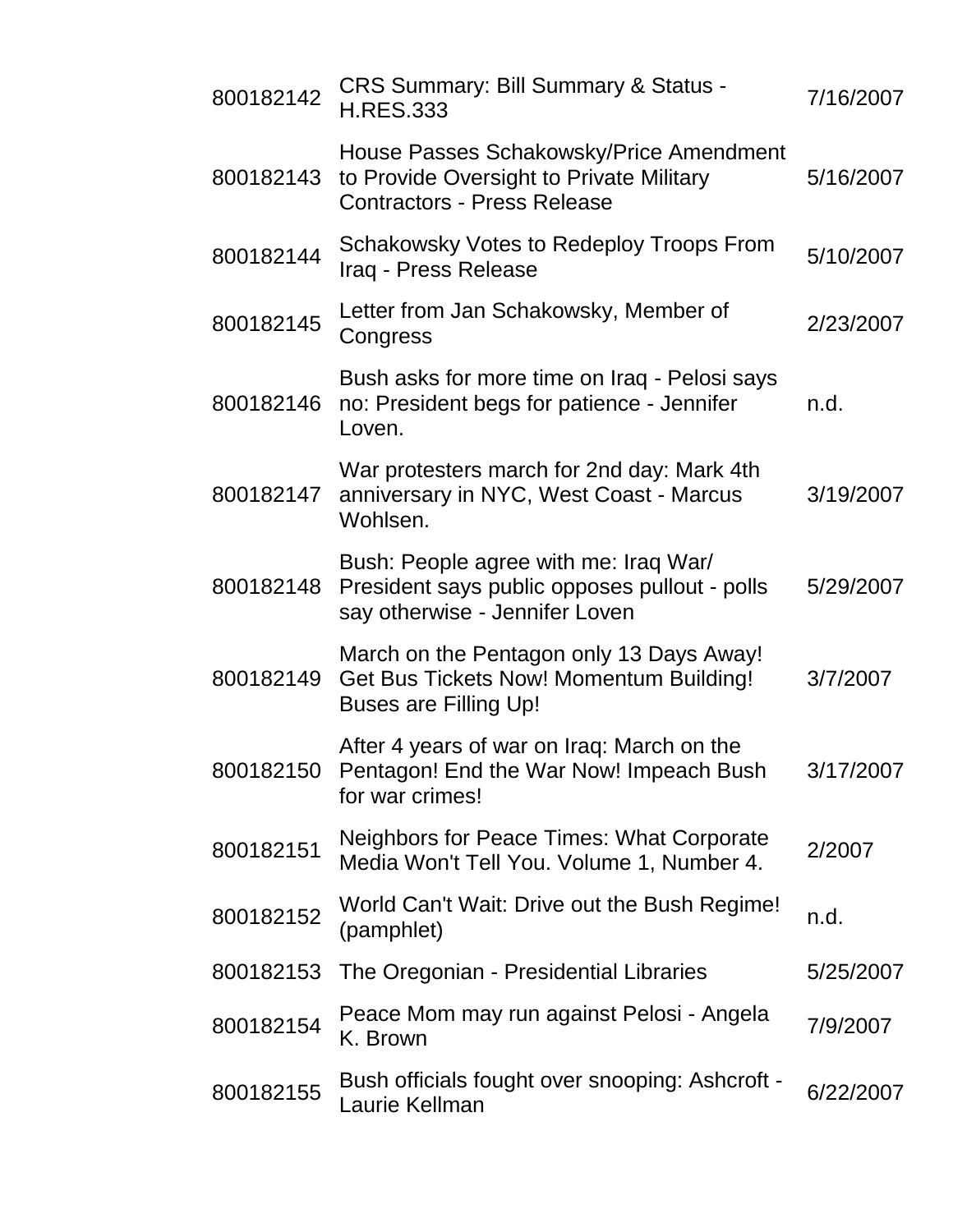| 800182156 | Unmask State Sponsored Terrorism: Impeach<br>the Terrorist (flyer)                                                           | n.d.      |
|-----------|------------------------------------------------------------------------------------------------------------------------------|-----------|
| 800182157 | Unmask State Sponsored Terrorism: Impeach<br>the Terrorist (flyer) (DUP)                                                     | n.d.      |
| 800182158 | Unmask State Sponsored Terrorism: Impeach<br>the Terrorist (flyer) (DUP)                                                     | n.d.      |
| 800182159 | The Incredible Shrinking Antiwar Movement:<br>Today's protester, lacking guts, gets no glory -<br>Rex W. Huppke              | 6/3/2007  |
| 800182160 | Cindy Sheehan's farewell: As she resigns from<br>the peace movement, she despairs for<br>America's promise - John Nichols    | 6/3/2007  |
| 800182161 | Are you satisfied with your \$351+ billion<br>purchase? (flyer)                                                              | n.d.      |
| 800182162 | Are you satisfied with your \$351+ billion<br>purchase? (flyer) (DUP)                                                        | n.d.      |
| 800182163 | Senator Webb's resolution. Re: The use of<br>force against Iran. 110th Congress 1st<br>Session S.759                         | 3/5/2007  |
| 800182164 | Senator Obama's resolution. Re: The use of<br>force against Iran. 110th Congress 1st<br>Session S.J. Res. 23                 | 11/1/2007 |
| 800182165 | Talking points on impeachment for war crimes<br>4 Saturday forum.                                                            | 1/17/2007 |
| 800182166 | Evanston forum on Aug 18 - new contacts                                                                                      | 8/9/2007  |
| 800182167 | letter/flier email                                                                                                           | 7/25/2007 |
| 800182168 | Clark leads vets in defending Iraq war critics:<br>Convention/ Not unpatriotic, liberal bloggers<br>told - Abdon M. Pallasch | 8/2007    |
| 800182169 | Old-line Republican warns 'something's in the<br>works' to trigger a police state - Muriel Kane                              | 7/19/2007 |
| 800182170 | Paying for War: How much and for how long?<br>Neighbors for Peace pamphlet                                                   | n.d.      |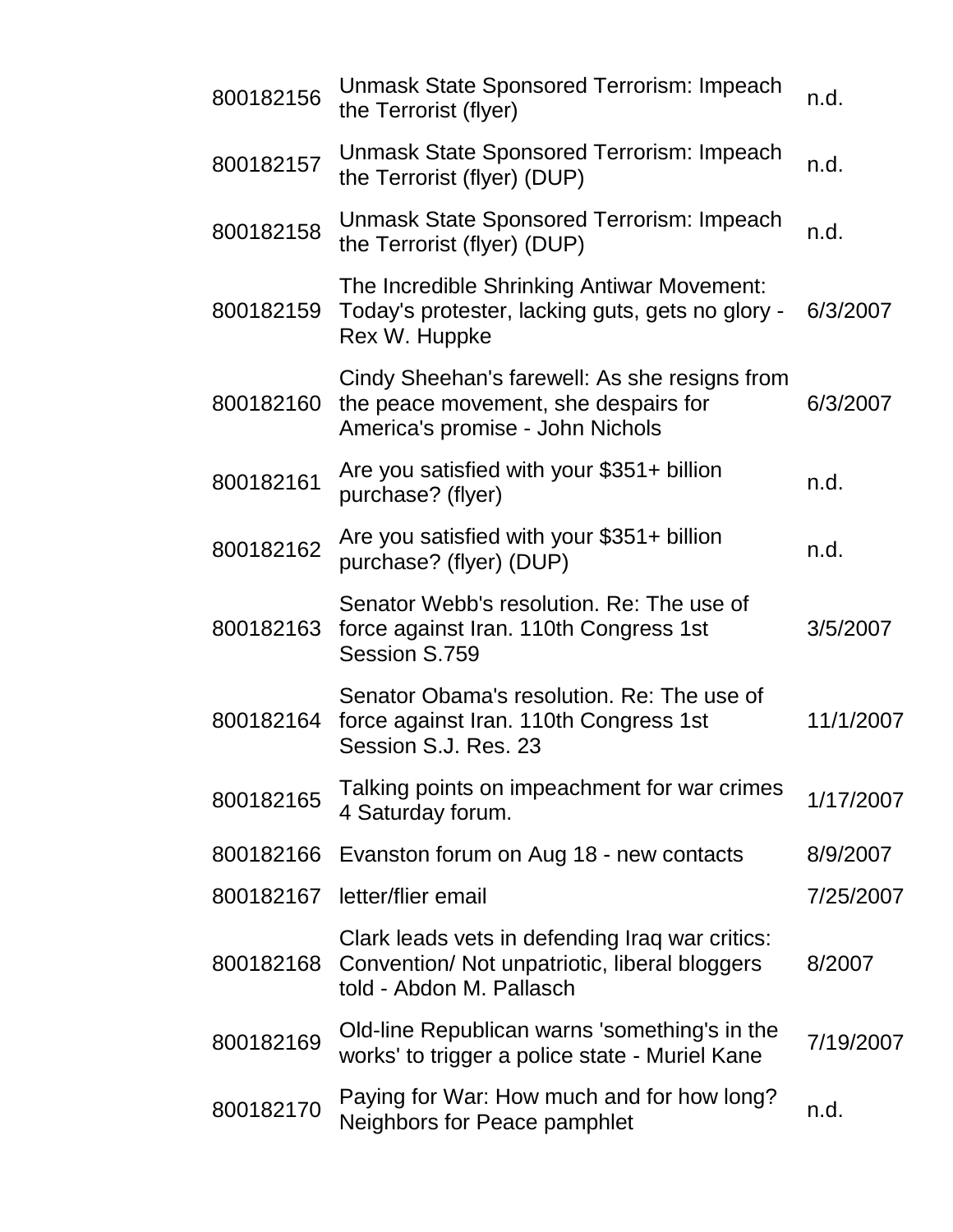| 800182171 Get your war on (comic strip) |  |
|-----------------------------------------|--|
|-----------------------------------------|--|

|           | <b>Newspaper Clippings &amp; Website Printouts -</b><br>2008, 2009, 2010                                                                                                | 2008-2010,<br>n.d. |
|-----------|-------------------------------------------------------------------------------------------------------------------------------------------------------------------------|--------------------|
| 800182172 | Chicago Area CodePINK condemns FBI raids<br>on activists                                                                                                                | 9/27/2010          |
| 800182173 | FBI Raids Anti-War Activists Homes in<br><b>Midwest</b>                                                                                                                 | 9/27/2010          |
|           | 800182174 The Fishing Expedition                                                                                                                                        | n.d.               |
| 800182175 | Domestic terrorists as big a threat as al-<br>Qaeda, says FBI head Robert Mueller - Giles<br>Whittell                                                                   | 4/17/2010          |
| 800182176 | Kucinich: White House Assassination Policy Is<br><b>Extrajudicial - Jeremy Scahill</b>                                                                                  | 4/15/2010          |
| 800182177 | Pervasive Censorship in the Information Age -<br>Scripting the national narrative                                                                                       | 1/20/2010          |
| 800182178 | Who can forget William Kunstler? (flyer)                                                                                                                                | 4/7/2010           |
| 800182179 | Warning: This Book's Author is a War Criminal                                                                                                                           | n.d.               |
| 800182180 | Stop the War in Iraq. Save our Troops and the<br>Iraqi People! Bring the Troops home Now!                                                                               | n.d.               |
| 800182181 | FBI raids target terror in Chicago: Minneapolis<br>homes searched as well; anti-war activists<br>claim harassment - Steve Karnowski                                     | 9/25/2010          |
| 800182182 | Appeals court throws out torture lawsuit:<br>Boeing tied to CIA program / Terror suspects<br>say they were flown to prisons around world to<br>be tortured - Paul Elias | n.d.               |
| 800182183 | Protesters target FBI raids: Angry about<br>searches of war foes in Chicago, Minneapolis                                                                                | 9/28/2010          |
| 800182184 | Iraq Veterans Against the War: IVAW Field<br><b>Organizing Program</b>                                                                                                  | n.d.               |
| 800182185 | Operation Recovery: Stop the Deployment of<br><b>Traumatized Troops - IVAW</b>                                                                                          | n.d.               |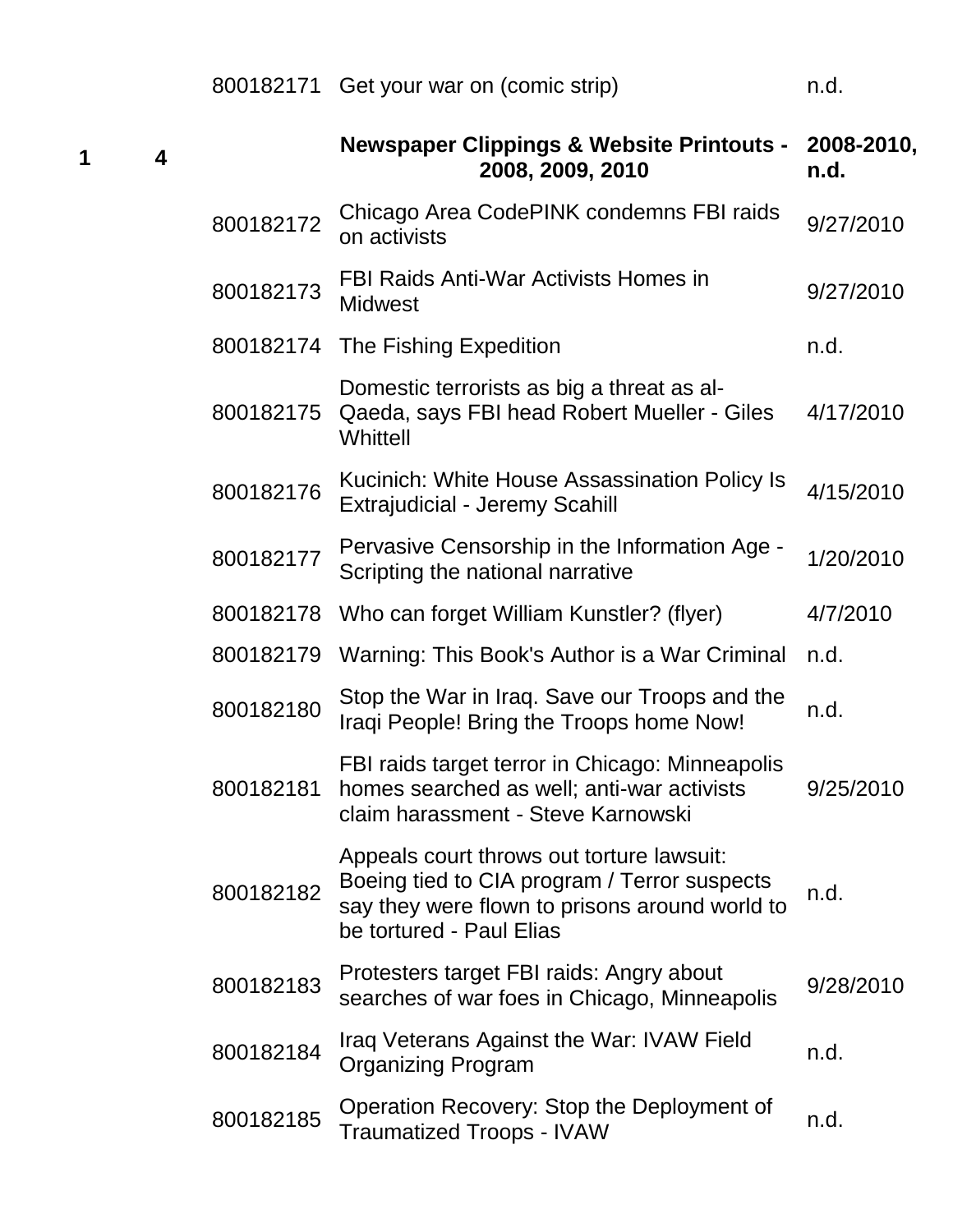| 800182186 | Want to stop the wars? Sick of recruiters?<br>Start at Your School.                                                                           | n.d.      |
|-----------|-----------------------------------------------------------------------------------------------------------------------------------------------|-----------|
| 800182187 | Please join a Midwest Regional march in<br>Chicago for Peace and Justice - Chicago<br><b>Mass Action</b>                                      |           |
| 800182188 | Protest on 6th anniversary of Beginning of Iraq<br>War in Evanston                                                                            | 3/19/2009 |
| 800182189 | U.S. Troops out of Iraq & Afghanistan Now!<br>Stop the wars & Torture for Empire!                                                             | 3/18/2010 |
| 800182190 | U.S. Troops out of Iraq & Afghanistan Now!<br>Stop the wars & Torture for Empire! (DUP)                                                       | 3/18/2010 |
| 800182191 | On the 7th anniversary of the illegal U.S.<br>invasion of Iraq, We Demand End the Wars &<br><b>Occupations Now</b>                            | 2010      |
| 800182192 | Leslie Combs - District Director - U.S. House<br>of Representatives (business card)                                                           | n.d.      |
| 800182193 | <b>Letter from Leslie Combs</b>                                                                                                               | n.d.      |
| 800182194 | Stop Funding War and Occupation: The<br>stakes in stopping illegal U.S. war and its<br>consequences have never been higher.                   | n.d.      |
| 800182195 | Anti-War March: on the 5th Anniversary of the<br>Iraq War                                                                                     | n.d.      |
| 800182196 | Neighbors for Peace Times: What Corporate<br>Media Won't Tell You - Supplement                                                                | 3/2008    |
| 800182197 | American Bar Association: FAQs and web<br>resources on the Impeachment process                                                                | 5/1/2008  |
| 800182198 | Anti-war protesters disrupt McCain here -<br>Abdon M. Pallasch                                                                                | 5/20/2008 |
| 800182199 | How to Make a Citizen's Arrest - wikiHow                                                                                                      | 6/4/2008  |
| 800182200 | It took him 8 years to get here' Great Lakes /<br>Cheney visits base for graduation, though Iraq<br>veteran not impressed - Abdon M. Pallasch | 3/8/2008  |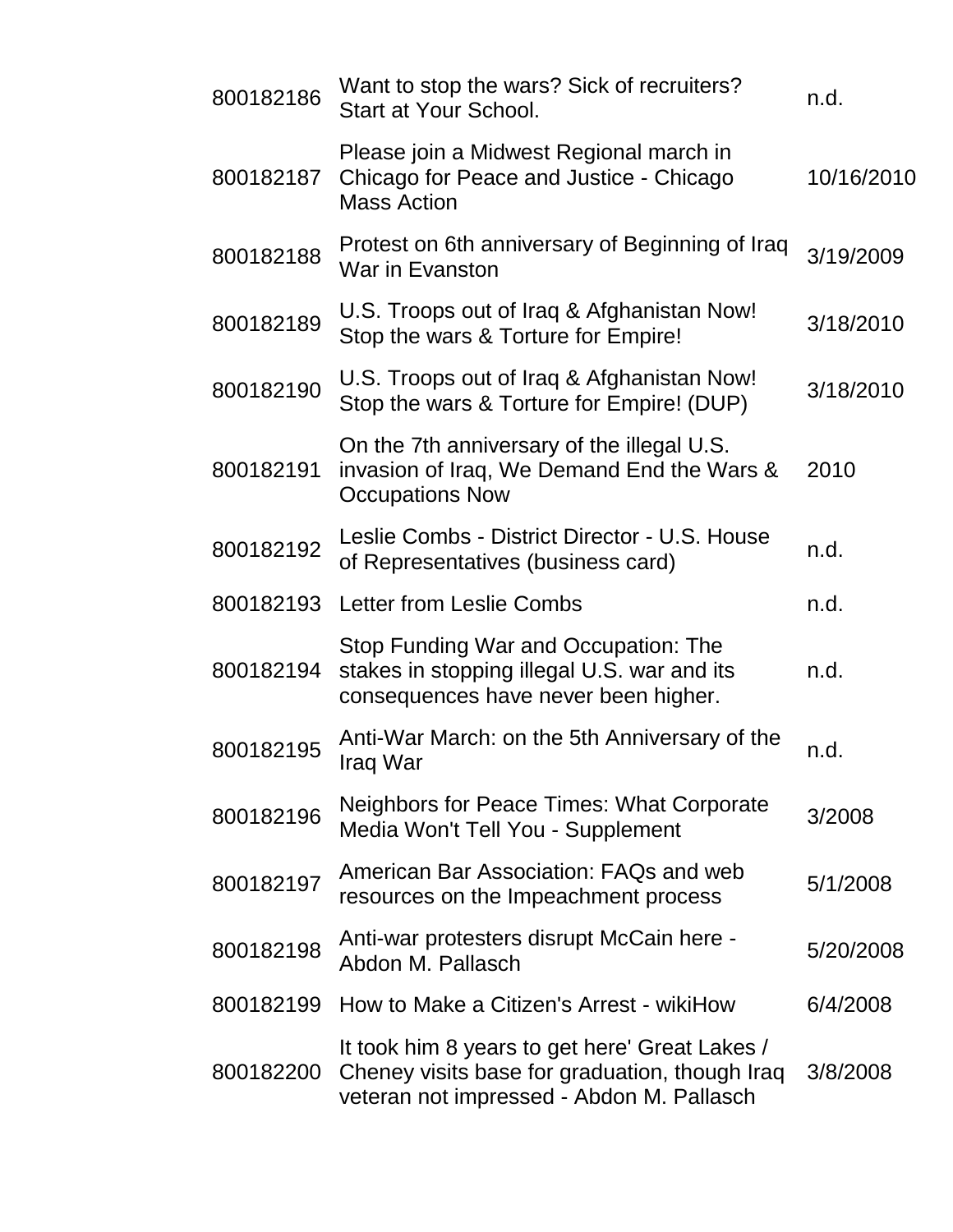| 800182201 | Free Speech and Radical Islam - Flemming<br>Rose                                                                                 | 2/15/2008          |
|-----------|----------------------------------------------------------------------------------------------------------------------------------|--------------------|
| 800182202 | House Leaves Surveillance Law to Expire -<br><b>Carl Hulse</b>                                                                   | 2/15/2008          |
| 800182203 | US Accused of Using "Kangaroo Court" to try<br>men accused of role in 9/11 attacks                                               | 2/12/2008          |
| 800182204 | Obama Advisers Say No Charges Likely<br>Against Those Who Authorized Torture - Lara<br><b>Jakes Jordan</b>                       | 11/18/2008         |
| 800182205 | Texas Jury Indicts Cheney, Gonzales in<br>Prison Abuse Case - Rueters                                                            | 11/19/2008         |
|           | 800182206 After the Torture Era - Eugene Robinson                                                                                | 11/18/2008         |
| 800182207 | Join the Evanston World Can't Wait chapter in<br>a DVD viewing of the play "I" the<br>impeachment Trial                          | 12/14/2008         |
| 800182208 | Don't Be Fooled Again: Stop the War with Iraq                                                                                    | 2008               |
| 800182209 | Support the Truth/not the Troops - Malcolm<br><b>Shore</b>                                                                       | 3/13/2008          |
|           |                                                                                                                                  |                    |
| 800182210 | Why are there no war crimes trials? - Andrew<br>Greeley                                                                          | n.d.               |
|           | <b>Newspaper Clippings &amp; Website Printouts -</b><br><b>Blackwater</b>                                                        | 2005-2010,<br>n.d. |
| 800182211 | Iraqis outraged as Blackwater case thrown out<br>- Rebecca Santana                                                               | 1/2/2010           |
| 800182212 | Blackwater shooting charges dismissed:<br>Security guards were accused of killing<br>unarmed civilians in Baghdad - Matt Apuzzo  | n.d.               |
| 800182213 | Navy SEALs' trial defended: General says<br>congressmen don't understand case, cites<br>'cover-up' allegation - Stefano Esposito | 1/1/2010           |
| 800182214 | Special Investigation/ War Fraud<br><b>Whistleblowers Under Wraps</b>                                                            | 11/30/2009         |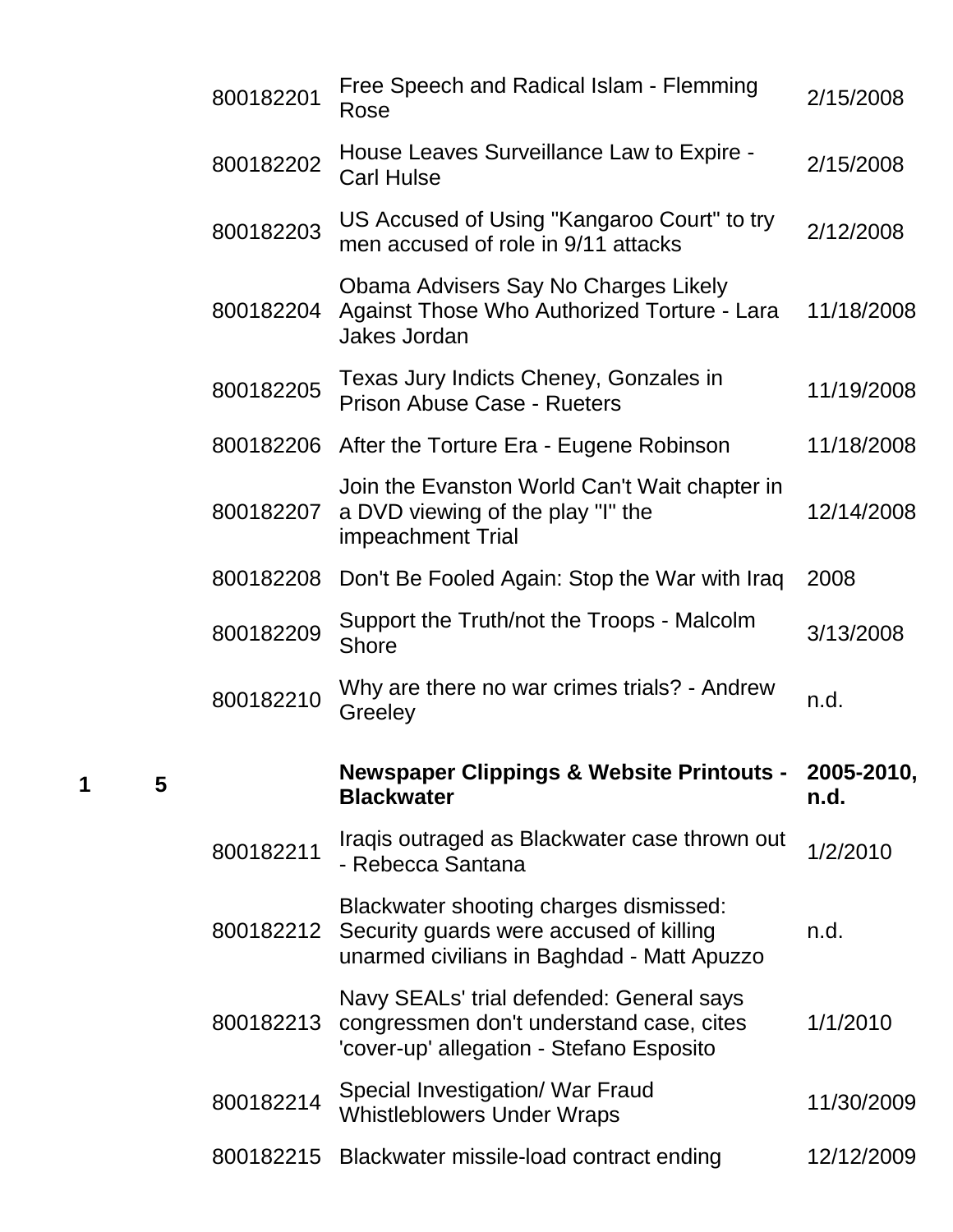| 800182216 | Schakowsky Condemns State department for<br>covering up Blackwater Shootings - (with a<br>note from Schakowsky)                                                         | 10/30/2007 |
|-----------|-------------------------------------------------------------------------------------------------------------------------------------------------------------------------|------------|
|           | 800182217 The Real Blackwater Scandal                                                                                                                                   | 1/4/2010   |
| 800182218 | Blackwater's Bu\$ine\$\$ - Jeremy Scahill                                                                                                                               | 12/24/2007 |
| 800182219 | <b>Private Security Contractors look to Africa for</b><br>Recruits - Stephanie Hanes                                                                                    | 1/8/2008   |
| 800182220 | <b>Pioneering Blackwater Protesters Given</b><br>Secret Trial and Criminal Conviction - Jeremy<br>Scahill                                                               | 1/29/2008  |
| 800182221 | US Cannot Manage Contractors in Wars,<br><b>Officials Testify on Hill - Walter Pincus</b>                                                                               | 1/25/2008  |
| 800182222 | State Dept. promises Blackwater immunity<br>(note: FBI + Dept. of Justice investigating<br>Blackwater)                                                                  | 10/30/2007 |
| 800182223 | <b>FBI Finds Blackwater Trucks Patched - Lara</b><br><b>Jakes Jordan and Matt Apuzzo</b>                                                                                | 1/13/2008  |
| 800182224 | <b>Report: US Fails at Enforcing Prosecution of</b><br>Contractors - Elana Schor                                                                                        | 1/16/2008  |
| 800182225 | "Blackwater Invades Illinois" at DePaul                                                                                                                                 | 4/8/2008   |
| 800182226 | Blackwater likely to avoid charges: Some<br>guards may be indicted in slaying of civilians,<br>but security firm would keep pact - Matt<br>Apuzzo and Lara Jakes Jordan | 5/10/2008  |
| 800182227 | <b>DOD Contracts Out Contractor Oversight -</b><br>Maya Schenwar                                                                                                        | 6/4/2008   |
| 800182228 | Walk to Blackwater: End the Iraq War                                                                                                                                    | 9/2007     |
| 800182229 | Blackwater in Illinois presented by The World<br>Can't Wait: Drive out the Bush Regime                                                                                  | 10/30/2007 |
| 800182230 | Blackwater in Illinois presented by The World<br>Can't Wait: Drive out the Bush Regime (DUP)                                                                            | 10/30/2007 |
| 800182231 | Blackwater in Illinois presented by The World<br>Can't Wait: Drive out the Bush Regime (DUP)                                                                            | 10/30/2007 |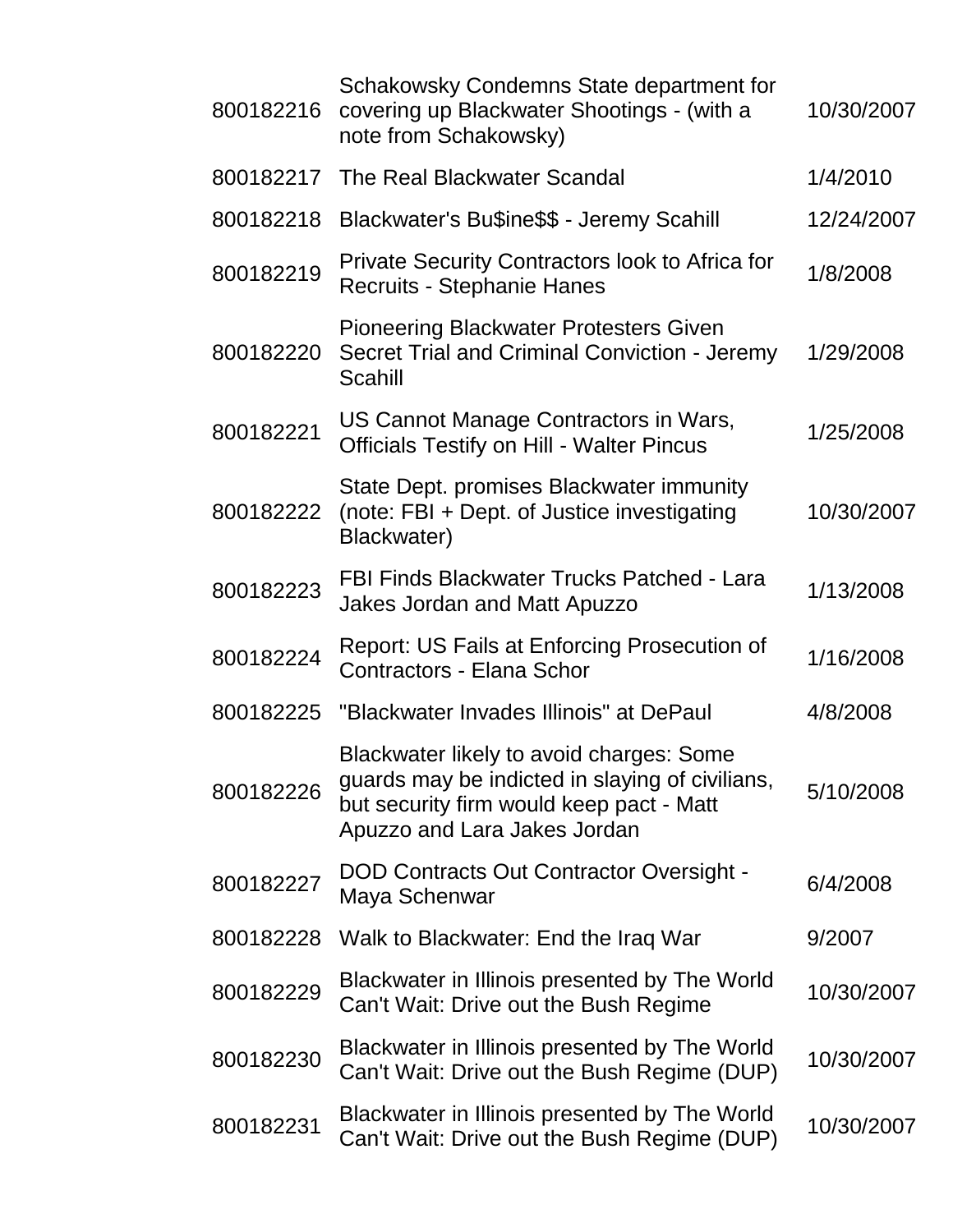| 800182232 | Blackwater in Illinois presented by The World<br>Can't Wait: Drive out the Bush Regime                                                     | 10/30/2007 |
|-----------|--------------------------------------------------------------------------------------------------------------------------------------------|------------|
| 800182233 | Blackwater in Illinois: What you do not know<br>can hurt you                                                                               | 10/30/2007 |
| 800182234 | Take the World Can't Wait Quiz                                                                                                             | n.d.       |
| 800182235 | The One Clear Winner in Iraq: Mercenaries &<br>War Profiteers - Jeremy Scahill                                                             | 8/15/2007  |
| 800182236 | Iraq proposes lifting immunity: Firms like<br>Blackwater would be subject to Iraqi laws -<br>Steven R. Hurst                               | 10/31/2007 |
| 800182237 | <b>Blackwater in Illinois email</b>                                                                                                        | 10/13/2007 |
| 800182238 | <b>FAQs/Talking Points for Blackwater Security</b><br>and Private Armies Distributed by Clearwater,<br>a project to stop Blackwater North. | n.d.       |
| 800182239 | <b>Blackwater USA - Facts to Consider</b>                                                                                                  | n.d.       |
| 800182240 | <b>Blackwater Security and Private Armies</b>                                                                                              | n.d.       |
| 800182241 | Evanston Campus Interactive Map website<br>printout                                                                                        | 10/16/2007 |
| 800182242 | Jeremy Scahill: Blackwater - The Rise of the<br><b>World's Most Powerful Mercenary Army</b>                                                | n.d.       |
| 800182243 | Jeremy Scahill: Blackwater - The Rise of the<br>World's Most Powerful Mercenary Army (DUP)                                                 | n.d.       |
| 800182244 | State Department may cancel deal with<br><b>Blackwater</b>                                                                                 | 10/11/2007 |
| 800182245 | 25 killed in raid on Shiites with ties to Iranians:<br>U.S. - Hamid Ahmed                                                                  | 10/6/2007  |
| 800182246 | House Blackwater hearings more about<br>lawsuit than reform - Robert Novak                                                                 | 10/8/2007  |
| 800182247 | Blackwater 'must be expelled' Iraqis won't<br>budge over whether security firm can stay                                                    | 10/15/2007 |
| 800182248 | Iraq: Blackwater should pay: \$136 million is<br>demanded for shootings - Steven R. Hurst and<br>Qassim Abdul-Zahra                        | 10/9/2007  |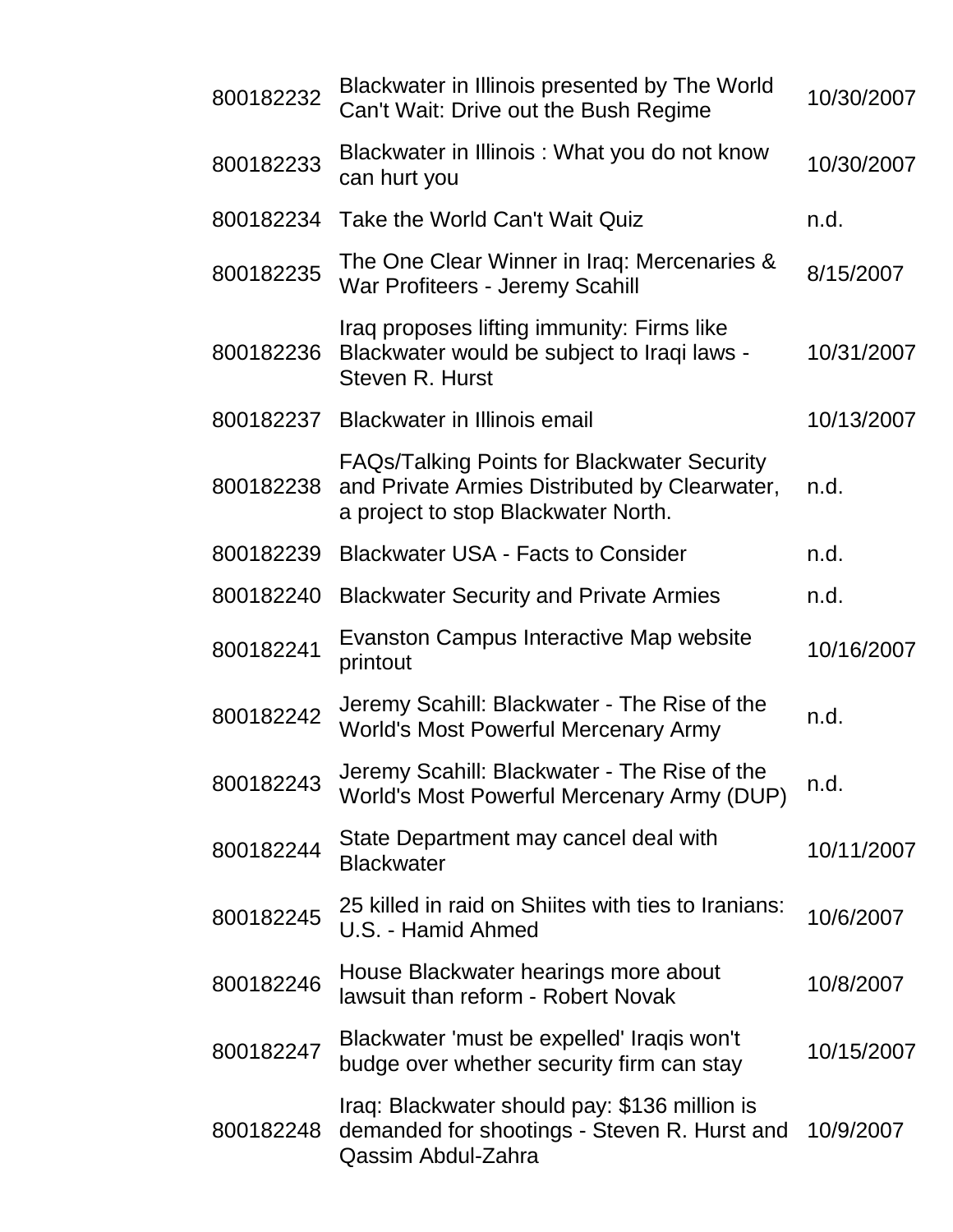| 800182249 | Blackwater spurs change                                                                                            | 10/4/2007          |
|-----------|--------------------------------------------------------------------------------------------------------------------|--------------------|
| 800182250 | <b>Blackwater in Illinois email</b>                                                                                | 10/10/2007         |
| 800182251 | Blackwater chief welcomes FBI probe of fatal<br>shooting - David Scott                                             | 10/14/2007         |
| 800182252 | Neighbors for Peace Times: What Corporate<br>Media Won't Tell You. Volume 1, Number 6.                             | 2007               |
| 800182253 | Weekly Agenda #3: Small Victories on<br>Blackwater, Wiretapping and Torture                                        | 10/7/2007          |
| 800182254 | No Private Armies: The No Private Armies<br>campaign currently is focused on Blackwater<br>USA's move to Illinois. | n.d.               |
| 800182255 | Mercenary Jackpot - Jeremy Scahill                                                                                 | 8/28/2006          |
| 800182256 | <b>Blackwater Down - Jeremy Scahill</b>                                                                            | 10/10/2005         |
| 800182257 | No Private Armies: Map and Directions                                                                              | 8/2/2007           |
| 800182258 | Tension at House Hearing on Blackwater -<br><b>Matt Renner</b>                                                     | 10/3/2007          |
| 800182259 | Note: What we do not know can hurt us.                                                                             | n.d.               |
| 800182260 | Dems fail to pass anti-war legislation:<br>Blackwater probed over illegal weapons<br>smuggling - Anne Flaherty     | 9/22/2007          |
| 800182261 | Songsheet: Gathering at the Gates of<br><b>Blackwater North</b>                                                    | 8/11/2007          |
| 800182262 | A Gathering at the Gates of Blackwater North                                                                       | n.d.               |
| 800182263 | Blackwater Gathering at the Gate Action email                                                                      | 8/1/2007           |
|           | <b>Newspaper Clippings &amp; Website Printouts -</b><br>Guantanamo                                                 | 2005-2010,<br>n.d. |
| 800182264 | Legalizing U.S. Torture of Guantanamo<br>Prisoners - by Patricia A. Bronte - 39 page<br>report.                    | 12/9/2006          |
| 800182265 | Please join us for a film: The Response                                                                            | n.d.               |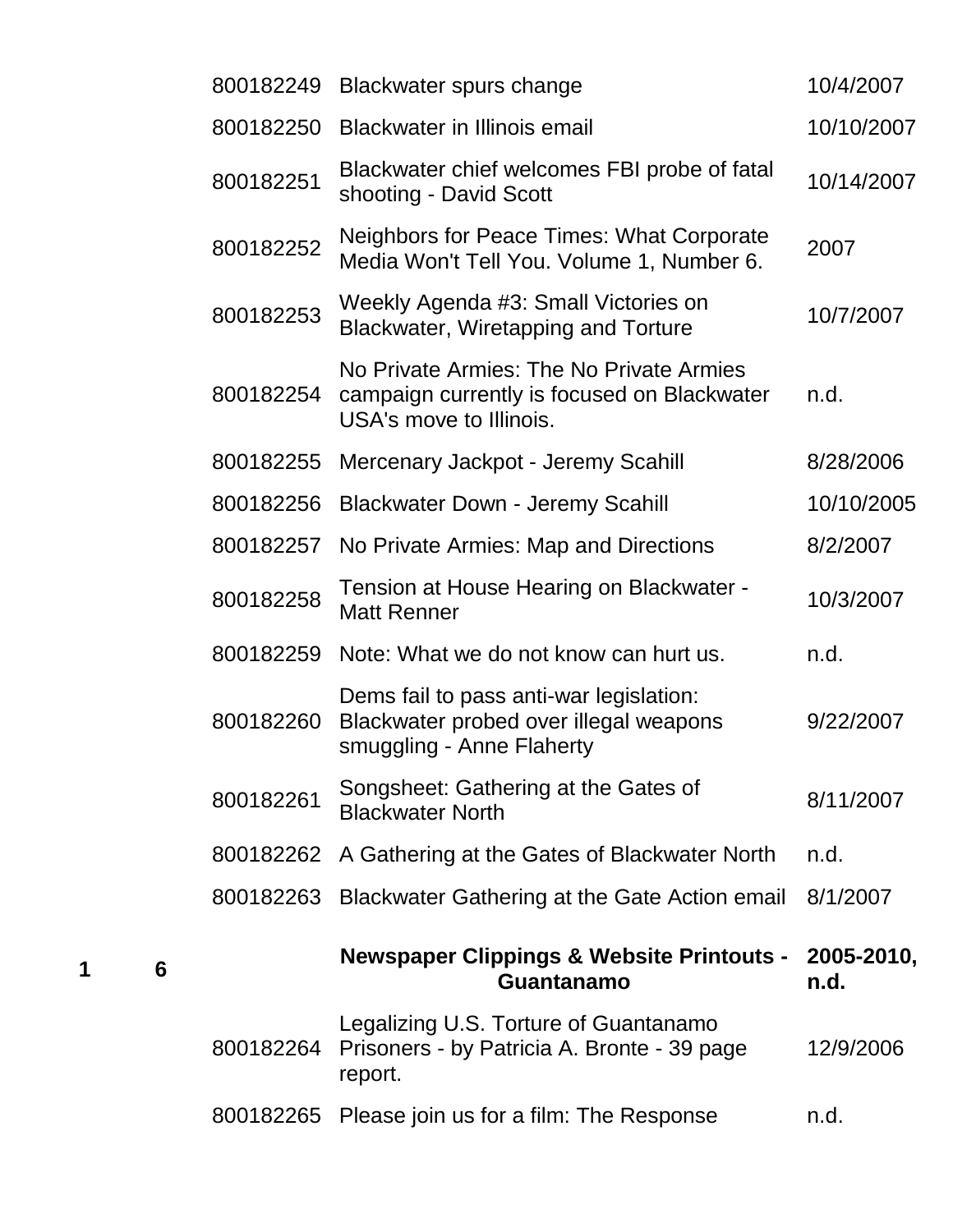| 800182266 | How U.S. handles Gitmo detainees will speak<br>volumes - Jacob Sullum                                   | n.d.       |
|-----------|---------------------------------------------------------------------------------------------------------|------------|
| 800182267 | Guantanamo: "Honor Bound to Defend<br>Freedom" A play for Voices (presented at the<br>Evanston Library) | n.d.       |
| 800182268 | Unheard Voices: Poems from Iraq and<br>Guantanamo - Arranged for Seven Readers.                         | n.d.       |
| 800182269 | Designer gets cheeky                                                                                    | 2/15/2008  |
| 800182270 | "Are you now, or have you ever been, a<br>terrorist sympathizer?" John Branch comic                     | 3/14/2010  |
| 800182271 | Gitmo deaths demand a closer look - Robyn<br><b>Blumner</b>                                             | 2/28/2010  |
| 800182272 | Guest column: "What I would have said about<br>Gitmo" - Marc Falkoff                                    | 12/15/2009 |
| 800182273 | "It's a good thing": Cheney - Waterboarding:<br>We forced al-Qaida men to talk in '02, '03, he<br>says  | 2/8/2008   |
| 800182274 | Bush appeals to Justices on detainees case -<br>Linda Greenhouse                                        | 2/15/2008  |
| 800182275 | New Charges of Guantanamo Torture - Adam<br>Zagorin                                                     | 2/8/2008   |
| 800182276 | Gitmo Ruling a Setback for Bush<br>Administration                                                       | 2/2/2008   |
| 800182277 | Joint Chiefs Chairman: Close Guantanamo -<br><b>Robert Burns</b>                                        | 1/13/2008  |
| 800182278 | The tale of the CIA tapes: What do we still not<br>know? - Jane Harman                                  | 1/9/2009   |
| 800182279 | CIA Tapes Destroyed as Pressure Mounted -<br>Jason Leopold                                              | 1/7/2008   |
| 800182280 | Enemy combatants' in unfair legal limbo                                                                 | 2/24/2008  |
| 800182281 | US Accused of Holding Terror Suspects on<br>Prison Ships - Duncan Campbell and Richard<br>Norton-Taylor | 6/2/2008   |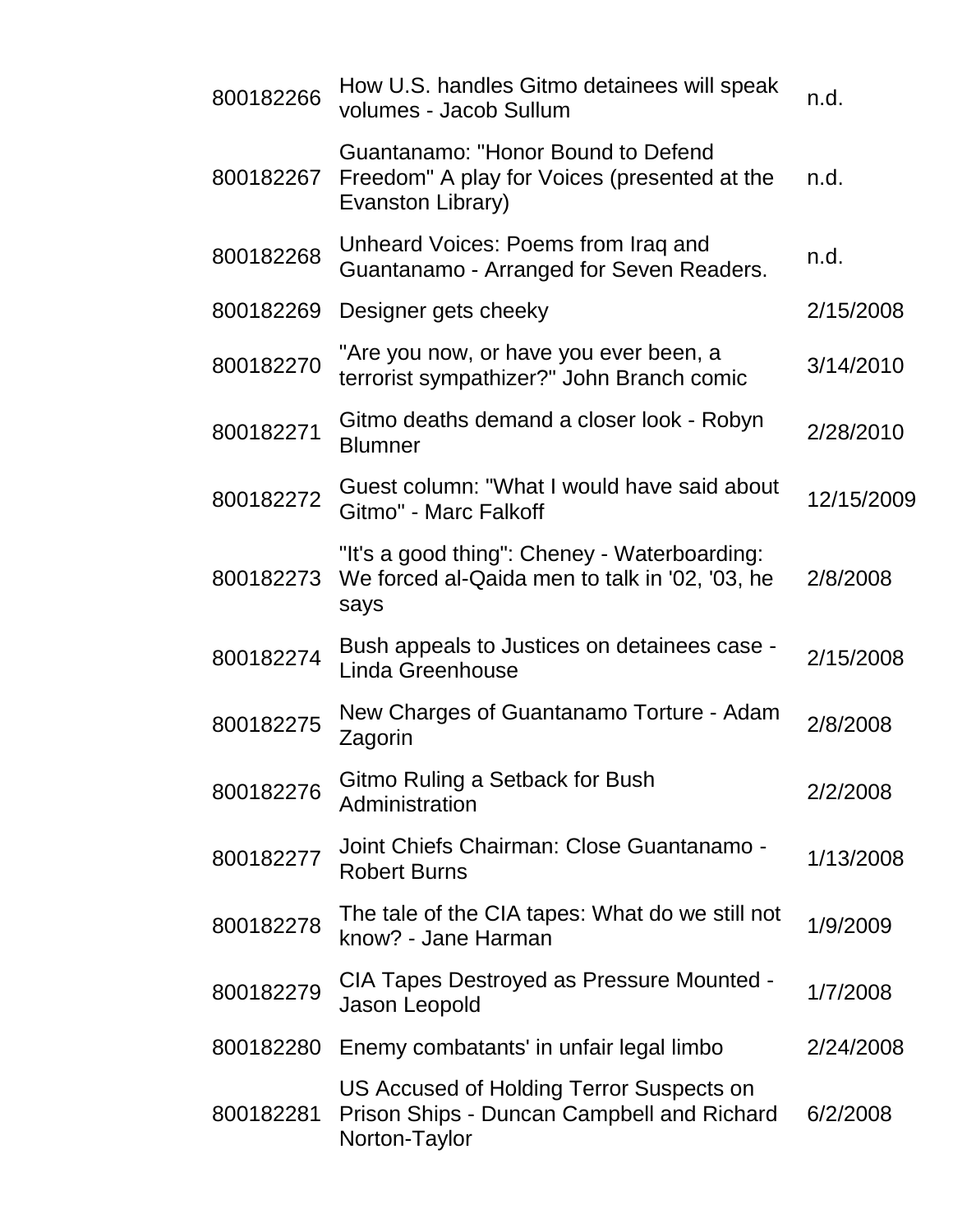| 800182282 | Guantanamo Is a Model Prison (Really) - Mark<br>H. Buzby                                                                        | 6/4/2008   |
|-----------|---------------------------------------------------------------------------------------------------------------------------------|------------|
| 800182283 | Musicians protest blasting rock at Gitmo<br>prisoners                                                                           | 12/10/2008 |
| 800182284 | Boeing as amoral as firms that aided Hitler -<br><b>Dick Simpson</b>                                                            | 7/4/2008   |
| 800182285 | Justices Weigh Opening New Phase on<br>Guantanamo: Access to Federal Courts is Still<br>at Issue - Linda Greenhouse             | n.d.       |
| 800182286 | Prison holds core terrorists: admiral -<br>Guantanamo: Most lower-risk men have been<br>let go - Ben Fox                        | 5/23/2007  |
| 800182287 | Guantanamo Update: 2007 Legalized Torture<br>by Our United States Government.<br>"Guantanamo: Honor Bound to Defend<br>Freedom" | n.d.       |
| 800182288 | A garden grows in Guantanamo - tomato,<br>anyone? - Ben Fox                                                                     | 3/11/2007  |
| 800182289 | Ruling may spell end of Guantanamo, senator<br>says - William McQuillen                                                         | 7/3/2006   |
| 800182290 | Dept. of Espionage - Neil Steinberg                                                                                             | 1/8/2007   |
| 800182291 | Guantanamo: "Honor Bound to Defend<br>Freedom" A play for Voices. (full script)                                                 | n.d.       |
| 800182292 | Supreme Court Rejects Guantanamo Trials:<br><b>Decision Marks Setback for Bush</b><br><b>Administration - Gina Holland</b>      | 6/29/2006  |
| 800182293 | Senate votes to ban Guantanamo's foreign<br>suspects from U.S. courts                                                           | 11/11/2005 |
| 800182294 | Bill would let Guantanamo captives have<br>appeals: Senators from both parties find way<br>to compromise - Liz Sidoti           | 11/15/2005 |
| 800182295 | Applications for citizenship skyrocket -<br>Immigrant groups; Suburbs less GOP,<br>roadblocks go up - Maudlyne Ihejirika        | 10/25/2006 |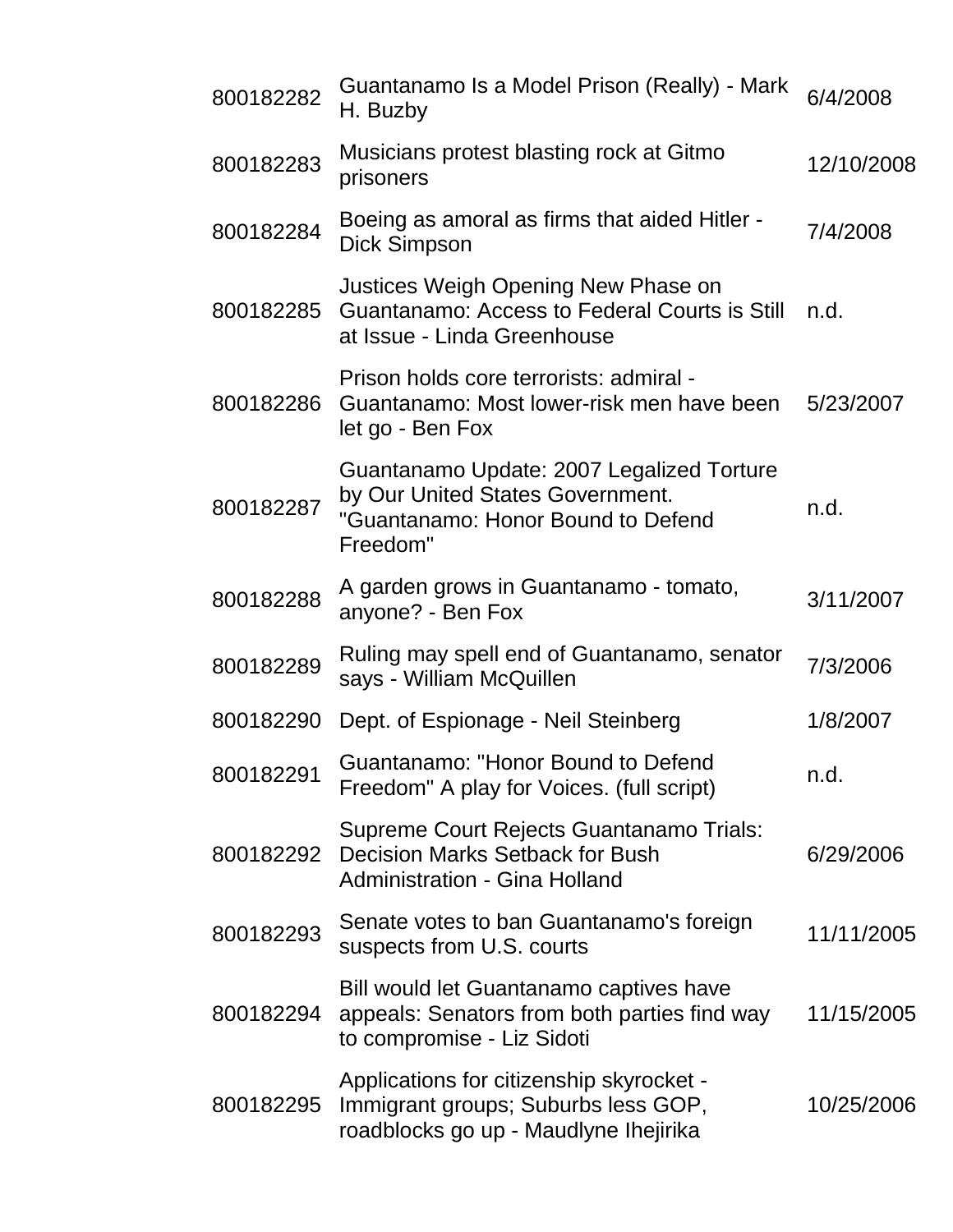| 1 | 7 |           | <b>Photographs</b>                                                                                                                                 | 2006-2008,<br>2011 |
|---|---|-----------|----------------------------------------------------------------------------------------------------------------------------------------------------|--------------------|
|   |   | 800182296 | Man with "Bush Step Down" sign at "War<br>Protest: Evanston, IL 2006"                                                                              | 2006               |
|   |   | 800182297 | People with Earth banner and "Bush Step<br>Down" sign at "War Protest: Evanston, IL<br>2006"                                                       | 2006               |
|   |   | 800182298 | Group of protesters at "War Protest: Evanston,<br>IL 2006"                                                                                         | 2006               |
|   |   | 800182299 | Group of protesters at "War Protest: Evanston,<br>IL 2006" (DUP)                                                                                   | 2006               |
|   |   | 800182300 | Group of protesters with "The World Can't<br>Wait! Drive out the Bush Regime!" signs (from<br>McGinnis letter - 2006 folder; 800182066)            | 2006               |
|   |   | 800182301 | Sheriff of Cook County - Michael F. Sheahan<br>buses (from McGinnis letter - 2006 folder;<br>800182066)                                            | 2006               |
|   |   | 800182302 | Chicago Police vans with buses in background<br>(from McGinnis letter - 2006 folder;<br>800182066)                                                 | 2006               |
|   |   |           | 800182303 "Stop the War March: Assembling"                                                                                                         | 3/20/2007          |
|   |   | 800182304 | Group of protestors at "Stop the War March"                                                                                                        | 3/20/2007          |
|   |   | 800182305 | Luis Torres holding a sign and speaking to<br>crowd                                                                                                | 3/20/2007          |
|   |   | 800182306 | Two mannequins with signs reading: "A<br>Deadline is a Lifeline" and Enough War,<br>Already - Herschel P. Mishkin" at "Anti War<br>Rally, Chicago" | 3/20/2007          |
|   |   | 800182307 | Officers holding batons at a rally "Chicago"                                                                                                       | 3/20/2007          |
|   |   | 800182308 | Group of protesters marching with signs past<br>water tower on "Michigan Ave."                                                                     | 3/20/2007          |
|   |   | 800182309 | Two police officers within group of protesters:<br>"Marching w/ Chicago's finest"                                                                  | 3/20/2007          |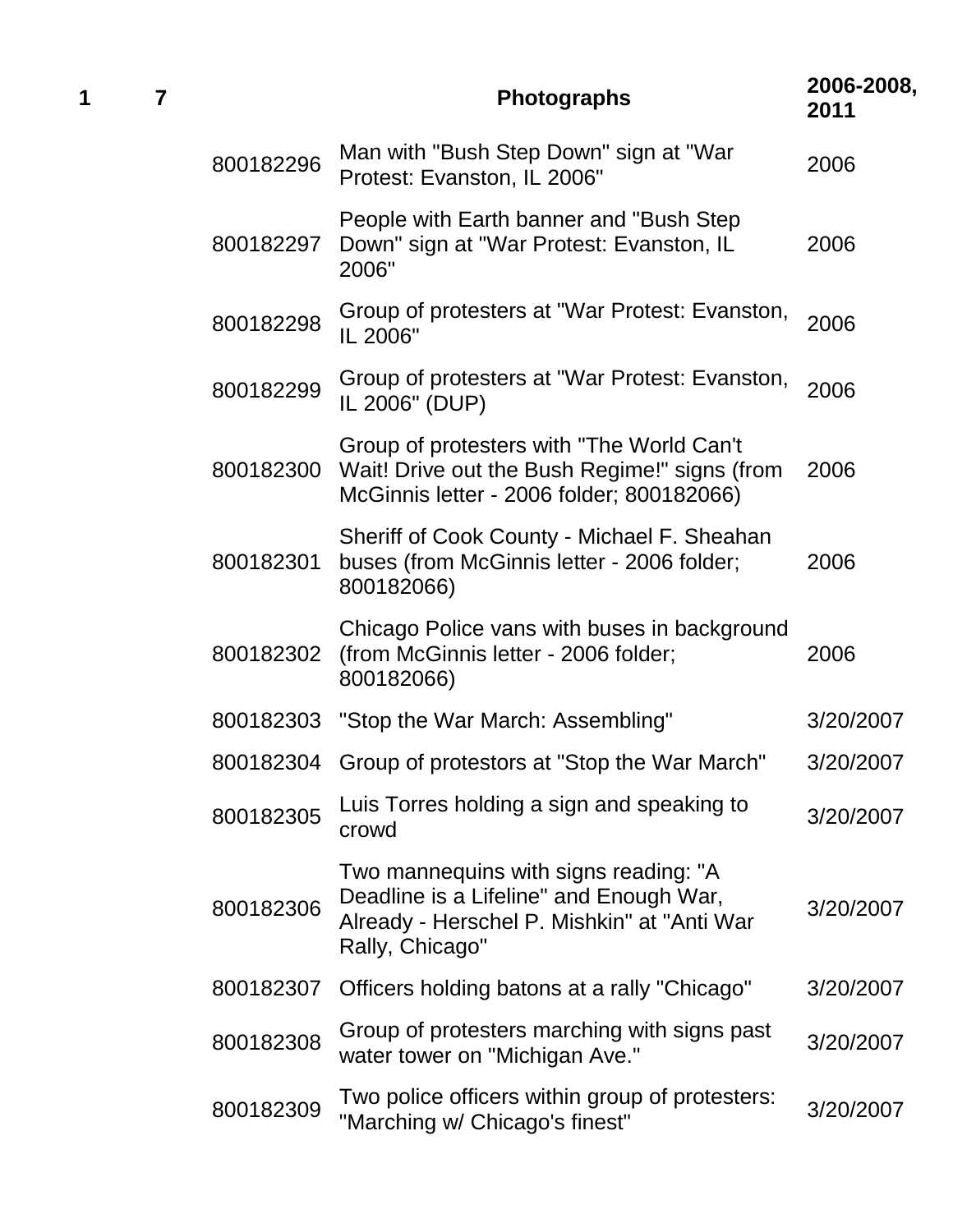|   |   | 800182310 | Large group of protesters holding numerous<br>anti-war signs                                                                                                                | 3/20/2007  |
|---|---|-----------|-----------------------------------------------------------------------------------------------------------------------------------------------------------------------------|------------|
|   |   | 800182311 | Group of protestors dressed up at "Peace"<br>March, Federal Plaza, Chicago"                                                                                                 | 3/2008     |
|   |   | 800182312 | Protestor dressed as Jesus, holding sign<br>reading: "He Died a Peace Activist" in front of<br>Calder's Flamingo sculpture at the "Peace"<br>March, Federal Plaza, Chicago" | 3/2008     |
|   |   | 800182313 | Protestor kneeling wearing orange jumpsuit<br>and black bag over head at the "Peace March,<br>Federal Plaza, Chicago"                                                       | 3/2008     |
|   |   | 800182314 | Two mannequins at the "Peace March,<br>Federal Building, Chicago"                                                                                                           | 3/2008     |
|   |   | 800182315 | Protestors with sign: "Veterans against the<br>War" at "Anti-War March, Chicago"                                                                                            | 3/20/2011  |
|   |   | 800182316 | Group of protestors with sign: "Support the<br>Troops - End the Wars" at "Anti-War March,<br>Chicago"                                                                       | 3/20/2011  |
| 1 | 8 | 800182317 | Help Wanted: Untear my heart, uncry my<br>tears, unfeel my pain, unwrite the years -<br>Poems by Ruth Kovacs                                                                | 2005       |
| 1 | 9 |           | <b>CDs</b>                                                                                                                                                                  | 2006, n.d. |
|   |   | 800182318 | <b>Bush Crimes Commission: International</b><br>Commission of Inquiry on Crimes against<br>Humanity committed by the Bush<br>Administration                                 | 2006       |
|   |   | 800182319 | <b>Bush Crimes Commission: International</b><br>Commission of Inquiry on Crimes against<br>Humanity committed by the Bush<br>Administration (DUP)                           | 2006       |
|   |   | 800182320 | The World Can't Wait: Drive Out the Bush<br>Regime - State of Emergency                                                                                                     | n.d.       |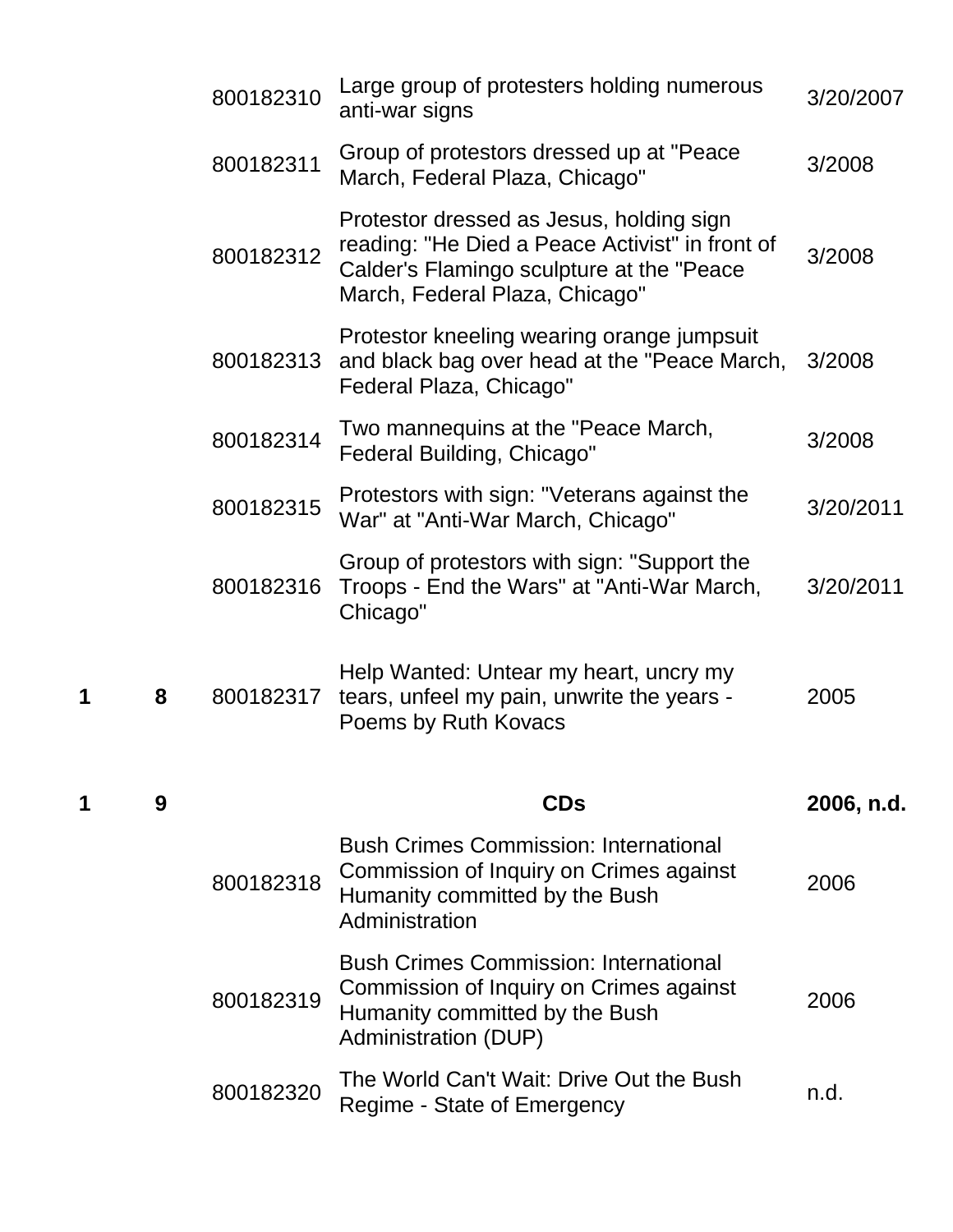|              |    | 800182321 | It's Worse Than you Think: Where the Bush<br>Regime Is Taking the World and Why They<br>Must Be Stopped - A National Emergency<br>Teach-In | n.d.                |
|--------------|----|-----------|--------------------------------------------------------------------------------------------------------------------------------------------|---------------------|
|              |    |           | 800182322 Crimes Against Humanity: The Bush Record                                                                                         | n.d.                |
| 1            | 10 |           | <b>DVD</b>                                                                                                                                 | 2007                |
|              |    | 800182323 | Voices for Impeachment: Bush Must Go!<br>Event held by The World Can't Wait - Drive<br>Out the Bush Regime                                 | 1/4/2007            |
|              |    |           | <b>Oversized</b>                                                                                                                           |                     |
| $\mathbf{2}$ | 1  |           | <b>Newspaper Clippings &amp; Website Printouts -</b><br>2005                                                                               | 2005, 2006,<br>2008 |
|              |    | 800182324 | U.S. pulling war gear out of Iraq: Troop cuts<br>may follow as GIs patrol smaller area,<br>analysts say - Ryan Lenz                        | 6/22/2006           |
|              |    | 800182325 | We Demand Bush Step Down: And Take your<br>program with you! World Can't Wait ad in NY<br>Times.                                           | 12/12/2005          |
|              |    | 800182326 | We Demand Bush Step Down: And Take your<br>program with you! World Can't Wait ad in NY<br>Times. (scan copy)                               | 12/12/2005          |
|              |    | 800182327 | <b>Bush Concedes Intelligence Flaws Played</b><br>Part in War - John D. McKinnon and Yochi J.<br>Dreazen                                   | 12/15/2005          |
|              |    |           | Susan Sarandon's 'incredible sense of<br>800182328 loneliness': Actress has paid a price for<br>opposing war in Iraq - Mark Caro           | 10/16/2005          |
|              |    | 800182329 | Protest music? It ain't now, babe: Today's<br>artists shy away from politically oriented<br>anthems - Nekesa Mumbi Moody                   | 10/8/2005           |
|              |    | 800182330 | Grieving families give Army chief an earful:<br>Review promised after complaints of<br>insensitivity - Leslie Baldacci                     | 10/13/2005          |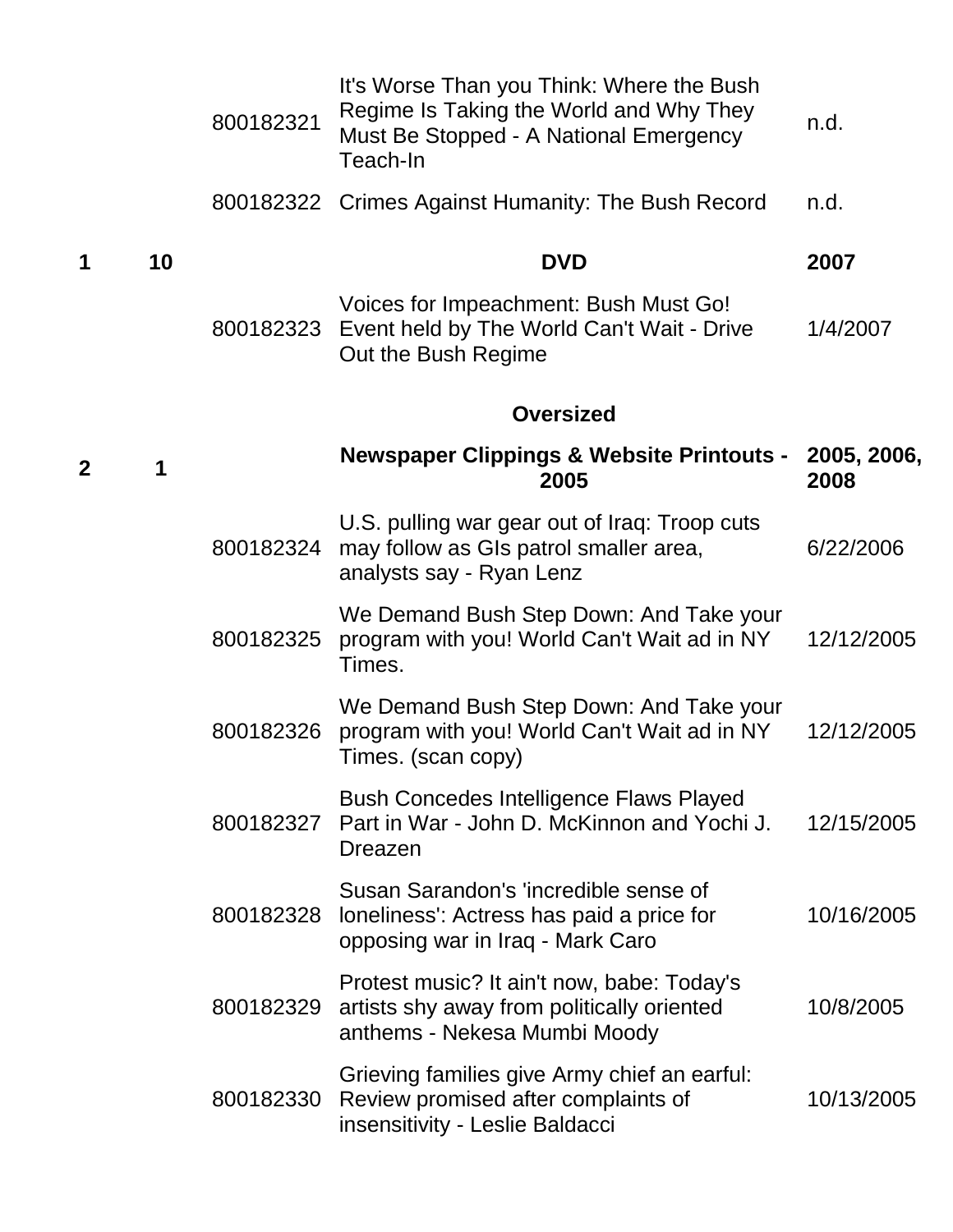| 800182331 | If some torture is good Why stop at water-<br>boarding terror suspects, Mr. President? - Neil<br>Steinberg                                                                                                           | 3/10/2008           |
|-----------|----------------------------------------------------------------------------------------------------------------------------------------------------------------------------------------------------------------------|---------------------|
| 800182332 | Woman booted off airplane for anti-Bush shirt<br>- Todd Milbourn and Lisa Heyamoto                                                                                                                                   | 10/8/2005           |
| 800182333 | Bush administration's moral compass is lost -<br><b>Cathleen Falsani</b>                                                                                                                                             | 11/4/2005           |
| 800182334 | Did project spot attackers before 9/11?: Able<br>Danger agents, commission members clash<br>on secret findings - James Rosen                                                                                         | 12/4/2005           |
|           | <b>Newspaper Clippings &amp; Website Printouts -</b><br>2006                                                                                                                                                         | 2006, 2010,<br>n.d. |
| 800182335 | Wisconsin residents vote on whether to keep<br>troops in Iraq: Referendums have no legal<br>weight but would 'send a message' to<br>lawmakers, White House - Judy Keen                                               | 4/6/2006            |
| 800182336 | Two-Star Rebel: A Tour in Iraq Turns Gen.<br><b>Batiste Into a Rumsfeld Critic</b>                                                                                                                                   | 5/13/2006           |
| 800182337 | See You in Court, Donald Rumsfeld: Two<br>American civilians say the U.S. tortured them<br>in Iraq. A Chicago judge won't let the former<br>secretary of defense duck out of their lawsuit -<br><b>Michael Miner</b> | 3/11/2010           |
| 800182338 | People's Weekly World; Volume 21, Number<br>6.                                                                                                                                                                       | 7/8/2006            |
| 800182339 | President Bush gives his State of the Union<br>Address. The State of the Union is a State of<br><b>Emergency! We Demand Bush Step Down</b>                                                                           | 1/27/2006           |
| 800182340 | U.S. keeps mentally ill at war front: Military<br>disregards screening, treatment rules, reports<br>say                                                                                                              | 5/15/2006           |
| 800182341 | Third times' the harm: After two tours of duty<br>in Afghanistan, Steven Henderson says his<br>latest callup 'not to exceed 545 days' in Iraq is<br>asking too much - Dave Newbart                                   | 12/28/2006          |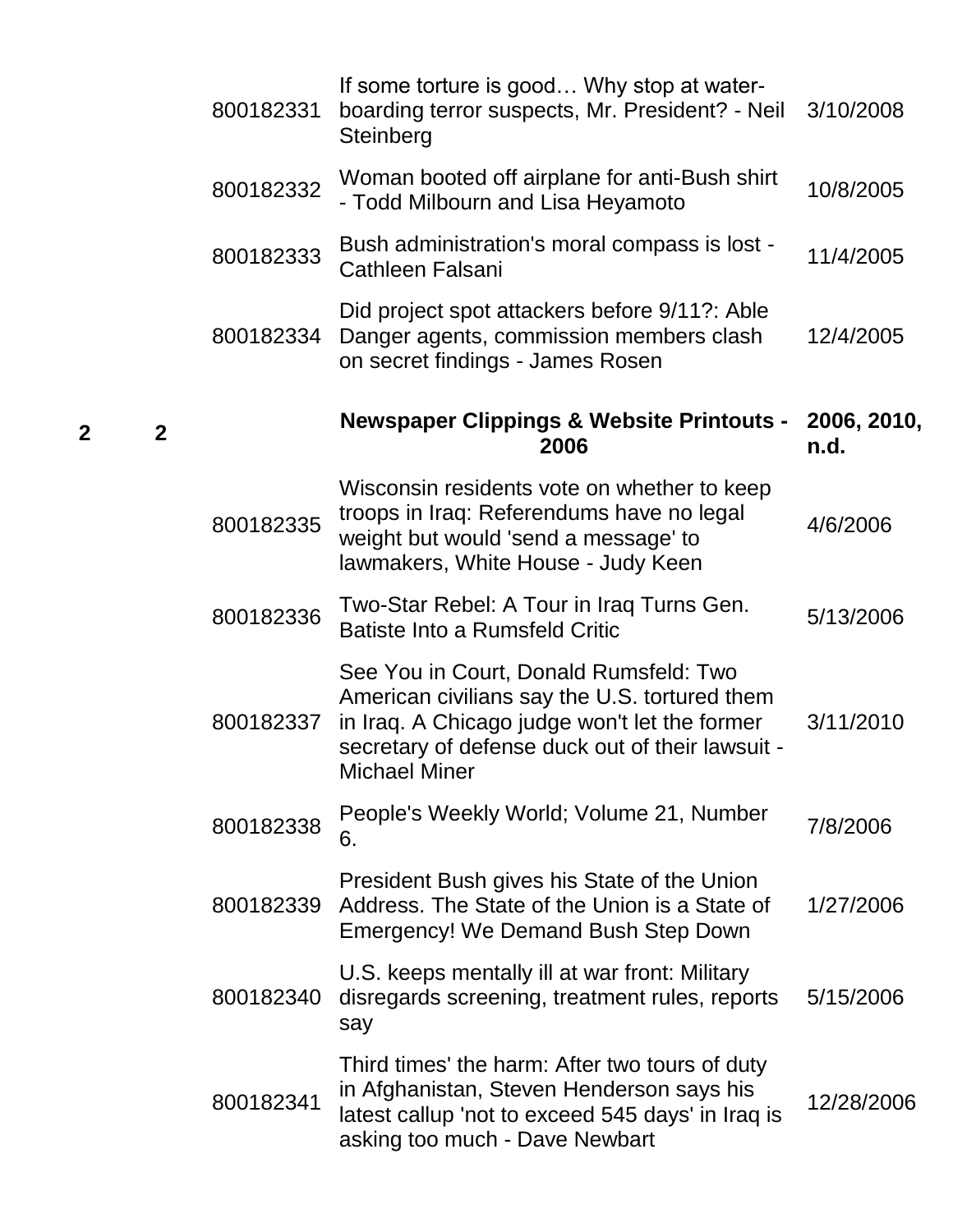| 800182342 | Deserter's Storm: U.S. Army finally catches up<br>with recruit who skipped basic training 7 years<br>ago - Frank Main                                             | 10/30/2006          |
|-----------|-------------------------------------------------------------------------------------------------------------------------------------------------------------------|---------------------|
| 800182343 | Fighting Force: Amid Ties to Iran, Hezbollah<br>builds its own identity - Jay Solomon and<br><b>Karby Leggett</b>                                                 | 7/21/2006           |
| 800182344 | Masses in N.Y. protest action in Iraq, Iran:<br>Critics demand immediate withdrawal of U.S.<br>troops - Desmond Butler                                            | 4/30/2006           |
| 800182345 | 7,000 march against war on Mag Mile: More<br>than 200 officers lined route on 3rd<br>anniversary of invasion - Cheryl L. Reed,<br>Monifa Thomas, and Dave Newbart | 3/19/2006           |
| 800182346 | Bush focuses on positive in Iraq: But says he<br>can 'understand people being disheartened' -<br><b>Tom Raum</b>                                                  | 3/21/2006           |
| 800182347 | Specter wants special court to supervise<br>surveillance: Currently, president reviews<br>program every 45 days - John Diamond                                    | 2/9/2006            |
|           | An Open Letter on the War in Iraq -                                                                                                                               |                     |
| 800182348 | Advertisement by members of Northwestern<br><b>University</b>                                                                                                     | n.d.                |
|           | <b>Newspaper Clippings &amp; Website Printouts -</b><br>2007                                                                                                      | 2007, 2008,<br>n.d. |
| 800182349 | War tab hits home as 5,000 rally - Dave<br><b>Newbart</b>                                                                                                         | 10/28/2007          |
| 800182350 | House panel threatens to subpoena CIA<br>officials                                                                                                                | 12/20/2007          |
| 800182351 | Back to an undisclosed location - Zay N.<br>Smith                                                                                                                 | 8/21/2008           |
| 800182352 | House Oks troop pullout bill: Senate to vote on<br>own version; Bush threatens veto - Anne<br>Flaherty                                                            | 3/24/2007           |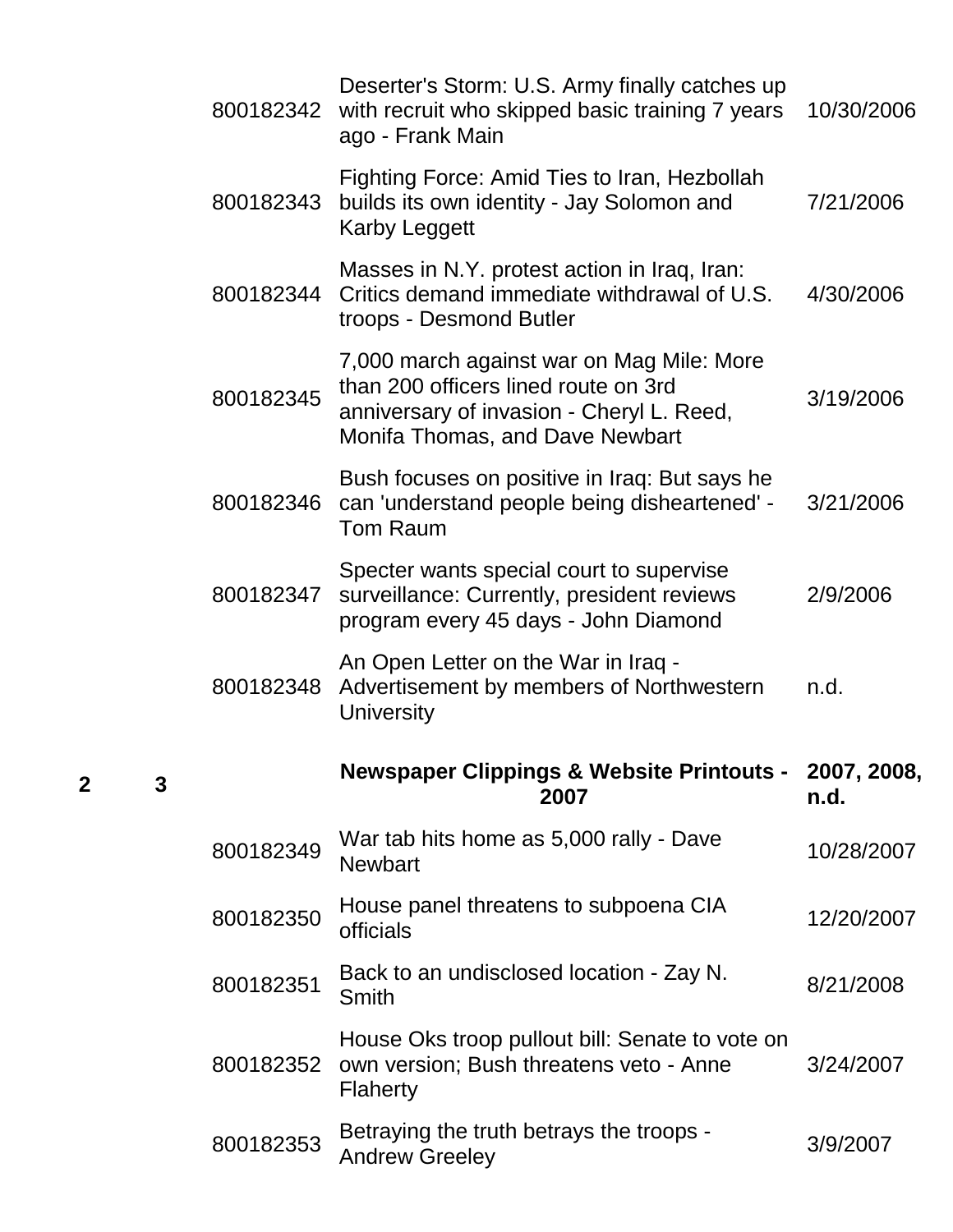| 2/6/2007            |
|---------------------|
| 6/28/2007           |
| 3/20/2007           |
| 3/20/2007           |
| 5/27/2007           |
| 1/28/2007           |
| 4/30/2007           |
| 3/2/2007            |
| 2/2007              |
|                     |
| 2/9/2007            |
| n.d.                |
| 2008, 2009,<br>2011 |
|                     |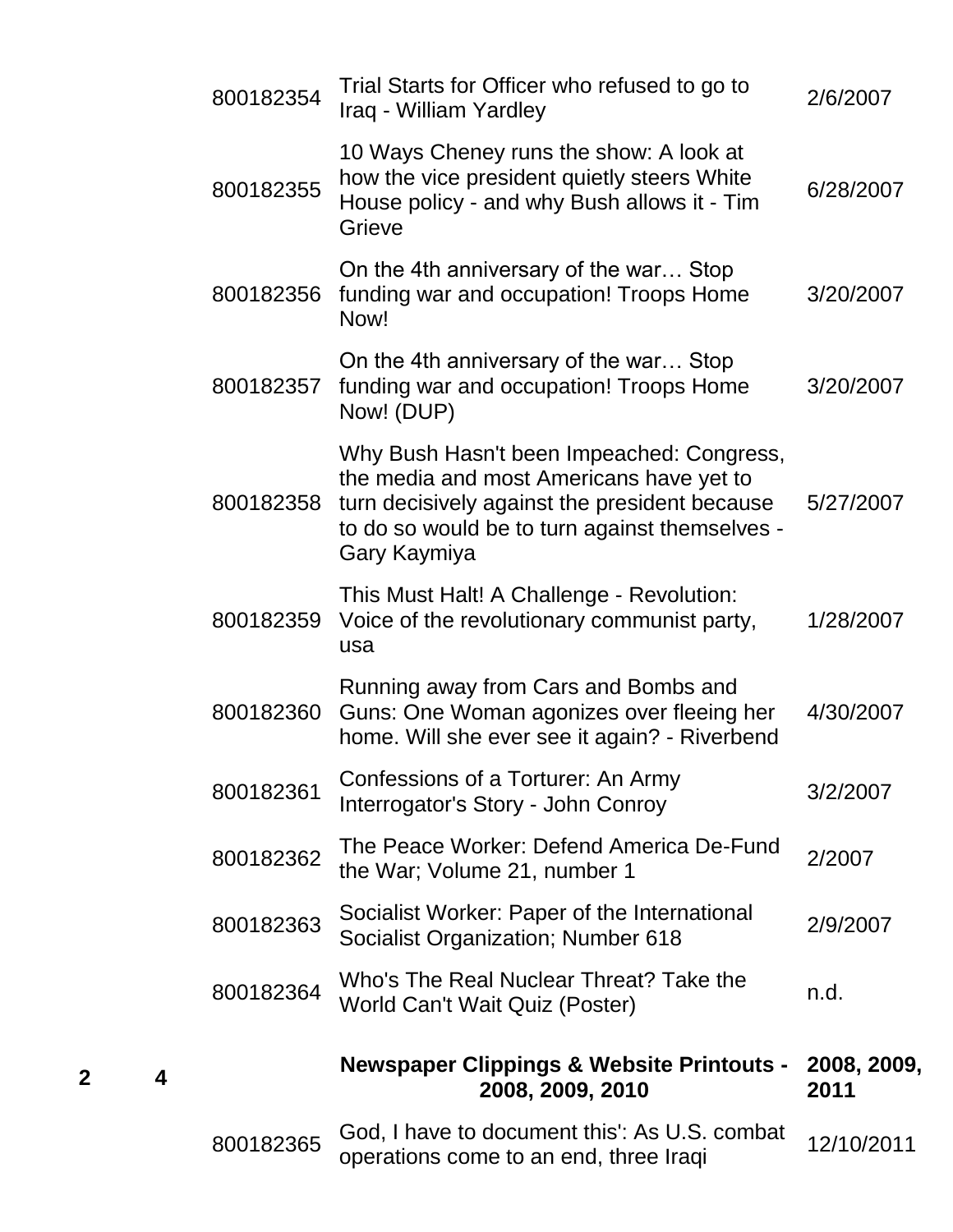|           | photographers discuss iconic images they<br>made during the war                                                                       |                    |
|-----------|---------------------------------------------------------------------------------------------------------------------------------------|--------------------|
| 800182366 | Five Years in Iraq: 'War is so sad. People die.'<br>Chicago: 2,500 march in Loop, demanding<br>end to 'insane' conflict - Mark Konkol | 3/20/2008          |
|           | 800182367 Lost to Lariam? - Kari Lydersen                                                                                             | 9/24/2009          |
| 800182368 | Shackles, slapping, waterboarding -<br>Interrogation Memos: CIA also used food<br>limits, sleep deprivation - Matt Apuzzo             | 4/17/2009          |
| 800182369 | Smaller protests mark anniversary: Across<br>country, five-year mark passes with little<br>unrest - Alan Gomez                        | 3/20/2008          |
| 800182370 | Law doesn't cover Blackwater killings - Jacob<br>Sullum                                                                               | 12/11/2008         |
| 800182371 | Blame placed on Bush - Detainees:<br>Administration, not 'bad apples' was behind<br>the abuse, report says - Pamela Hess              | 12/12/2008         |
| 800182372 | Sock and awe again - Iraq: U.S. drops 40,000<br>pounds of bombs on al-Qaida - Hamza<br>Hendawi                                        | 1/11/2008          |
|           | <b>Newspaper Clippings &amp; Website Printouts -</b><br>Guantanamo                                                                    | 2006-2010,<br>n.d. |
| 800182373 | Obama should close Guantanamo                                                                                                         | 11/16/2008         |
| 800182374 | Liz Cheney missed lessons on justice                                                                                                  | 3/12/2010          |
| 800182375 | Most Americans to the right of Reagan on<br>torture - Glenn Greenwald                                                                 | 12/4/2009          |
| 800182376 | House passes bill that would forbid CIA from                                                                                          | 12/14/2007         |
|           | waterboarding - Richard Willing                                                                                                       |                    |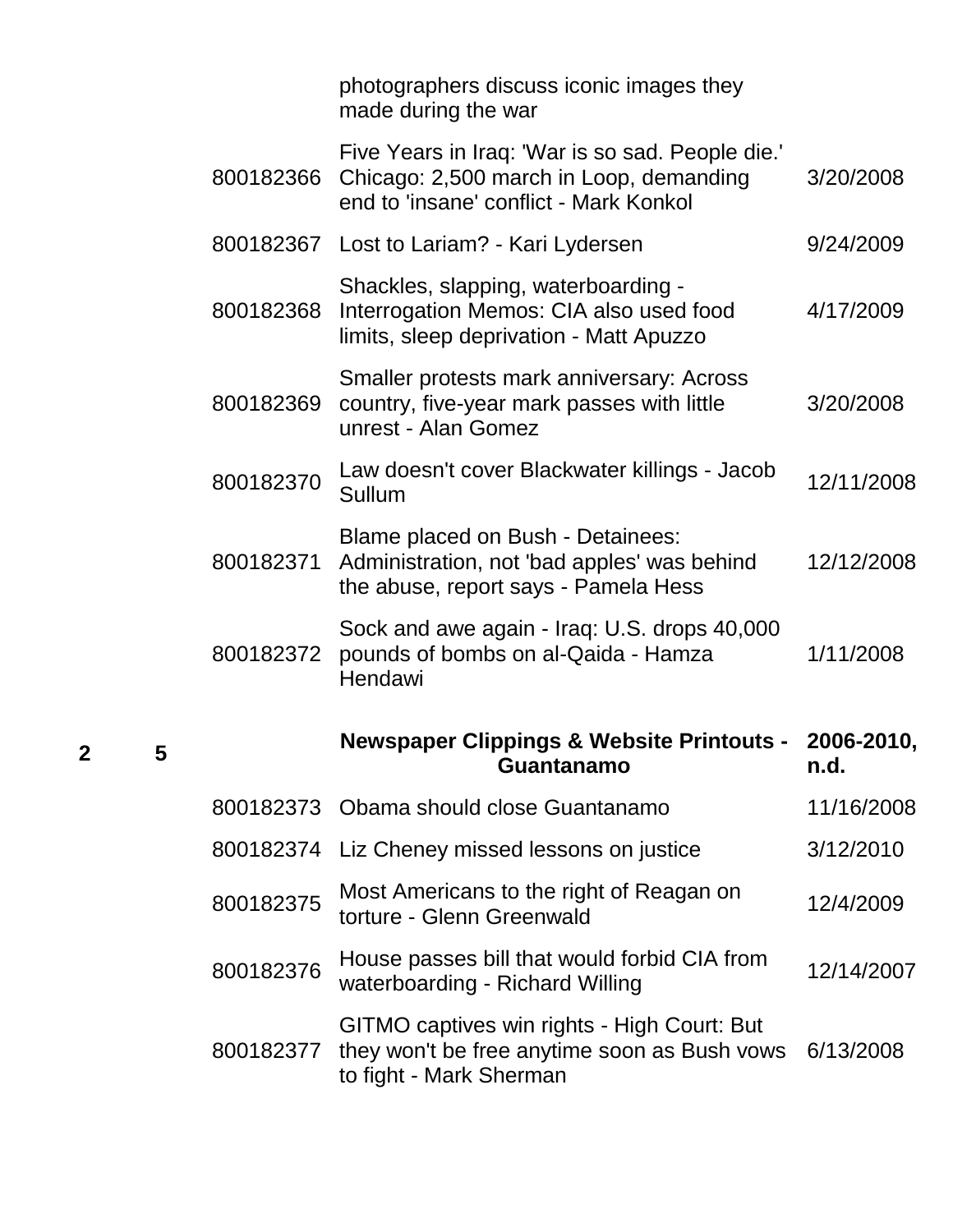| 800182378 | 16-year-old at Guantanamo: 'Oh Mommy':<br>Video is first glimpse at interrogations at U.S.<br>prison - Charmaine Noronha                                                                           | 7/16/2008 |
|-----------|----------------------------------------------------------------------------------------------------------------------------------------------------------------------------------------------------|-----------|
| 800182379 | Attack on Guantanamo lawyers threatens<br>nation's principles - Ted Pincus                                                                                                                         | n.d.      |
| 800182380 | Lawyer fights for the American way:<br>Chicagoan seeks rights for suspects at<br><b>Guantanamo - Tom McNamee</b>                                                                                   | 1/29/2007 |
| 800182381 | Red-hot immigration debate scorches trail to<br>Washington - Nedra Pickler                                                                                                                         | 3/27/2006 |
| 800182382 | Frist: Time for vote on immigration: Durbin<br>says idea of deporting millions is unrealistic -<br>Hope Yen                                                                                        | 4/3/2006  |
| 800182383 | Does immigration bill cross the line?: The<br>Senate thinks that to have fewer immigrants,<br>we must admit more of them. To halt illegal<br>immigration, we must legalize it - John<br>O'Sullivan | 3/28/2006 |
|           |                                                                                                                                                                                                    |           |
|           | <b>Newspaper Clippings &amp; Website Printouts -</b><br><b>Blackwater</b>                                                                                                                          | 2007      |
| 800182384 | Free Speech 101: MoveOn.org has a right to<br>its 'Petraeus/Betray Us' ad, senators                                                                                                                | 9/24/2007 |
| 800182385 | Civilian shooting taped - Iraq: Blackwater<br>insists guards came under fire, denies<br>weapons smuggling - Robert H. Reid                                                                         | 9/23/2007 |
| 800182386 | Blackwater Incident May Upset U.S. Plans in<br>Iraq: Baghdad's Attempt to Limit Contractor<br>Follows Shootout - August Cole and Neil King<br>Jr.                                                  | 9/18/2007 |
| 800182387 | U.S. security firm: We're no cowboys - Iraq<br>War: But pol points to 'so many complaints' of<br>shootings - Mike Baker                                                                            | 10/3/2007 |